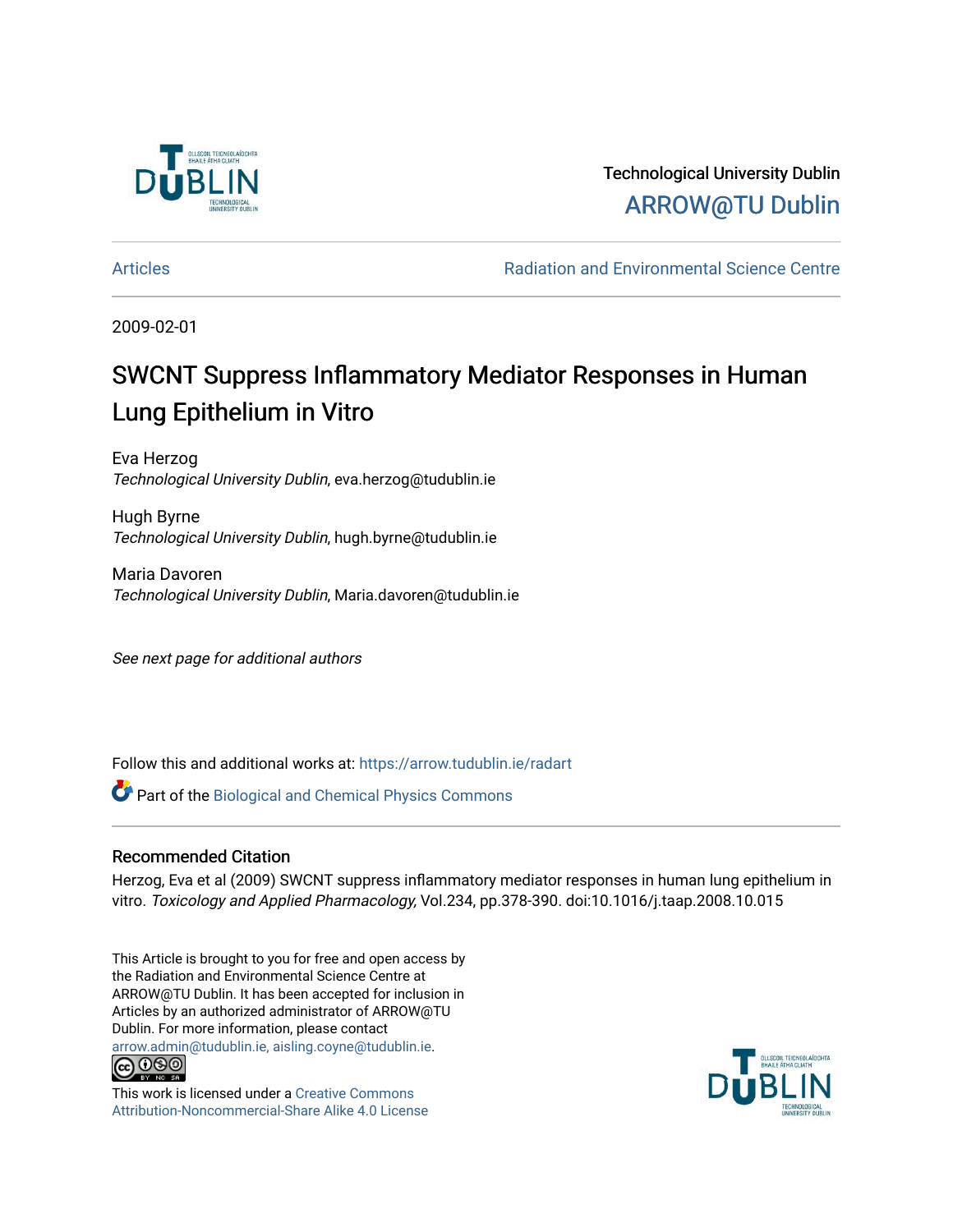# Authors

Eva Herzog, Hugh Byrne, Maria Davoren, Anke-Gabriele Lenz, Albert Duschl, and Gertie Janneke Oostingh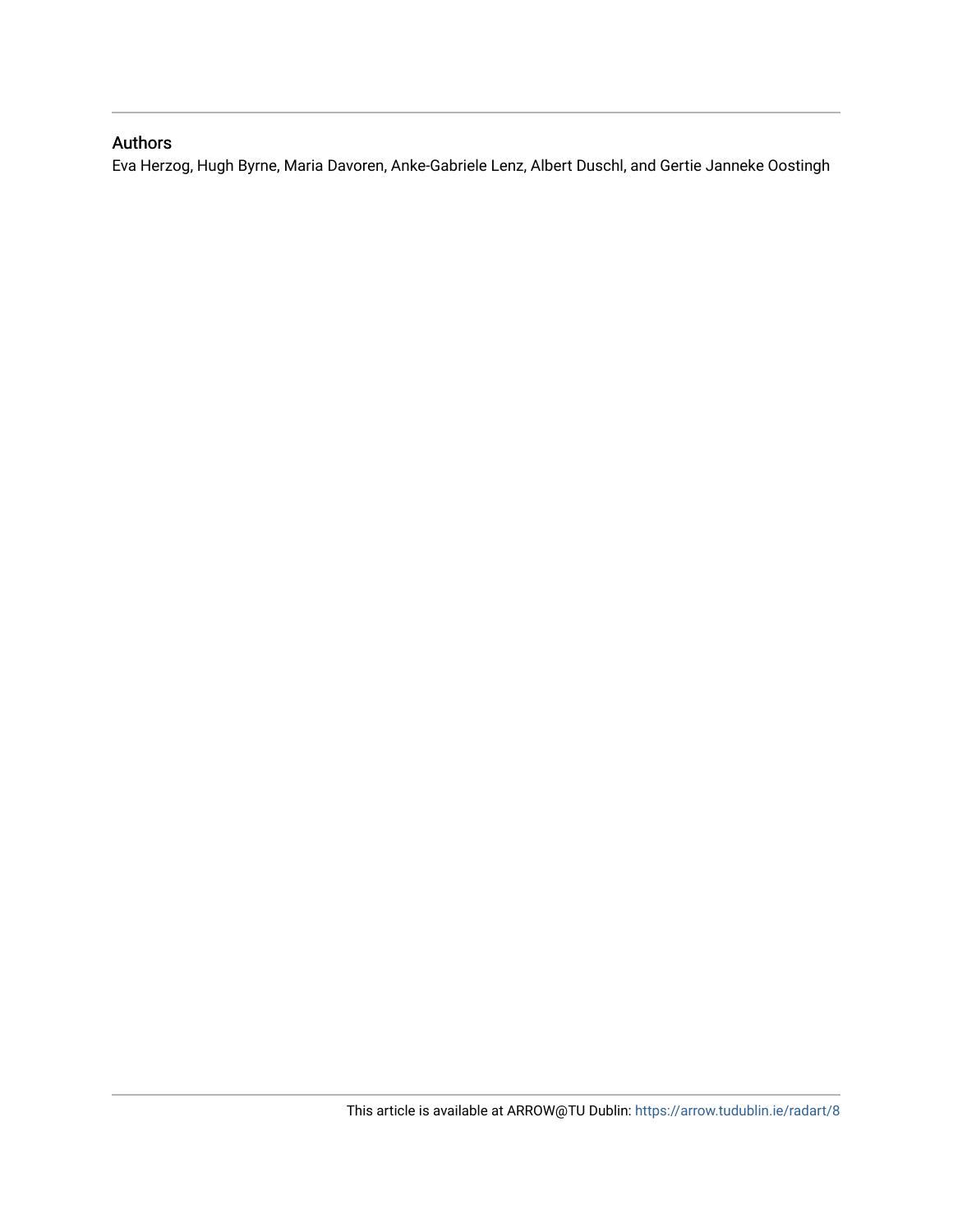# **SWCNT suppress inflammatory mediator responses in human lung epithelium** *in vitro*

*Eva Herzog1\*, Hugh J. Byrne<sup>2</sup> , Alan Casey<sup>2</sup> , Maria Davoren<sup>1</sup> , Anke-Gabriele Lenz<sup>3</sup> , Konrad L. Maier<sup>3</sup> , Albert Duschl<sup>4</sup> , Gertie Janneke Oostingh<sup>4</sup>*

<sup>1</sup>Radiation and Environmental Science Centre (RESC), Focas Institute, Dublin Institute of Technology, Kevin Street, Dublin 8, Ireland, , Telephone: +353 (0)1 4027976, Fax: +353 (0)1 4027904

<sup>2</sup>NanoLab, Focas Institute, Dublin Institute of Technology, Kevin Street, Dublin 8, Ireland

<sup>3</sup>Institute of Inhalation Biology, Helmholtz Zentrum München, German Research Centre for Environmental Health, 85764 Neuherberg, Germany

<sup>4</sup>Department of Molecular Biology, University of Salzburg, Hellbrunnerstrasse 34, A-5020 Salzburg, Austria

\*Corresponding author: eva.herzog@dit.ie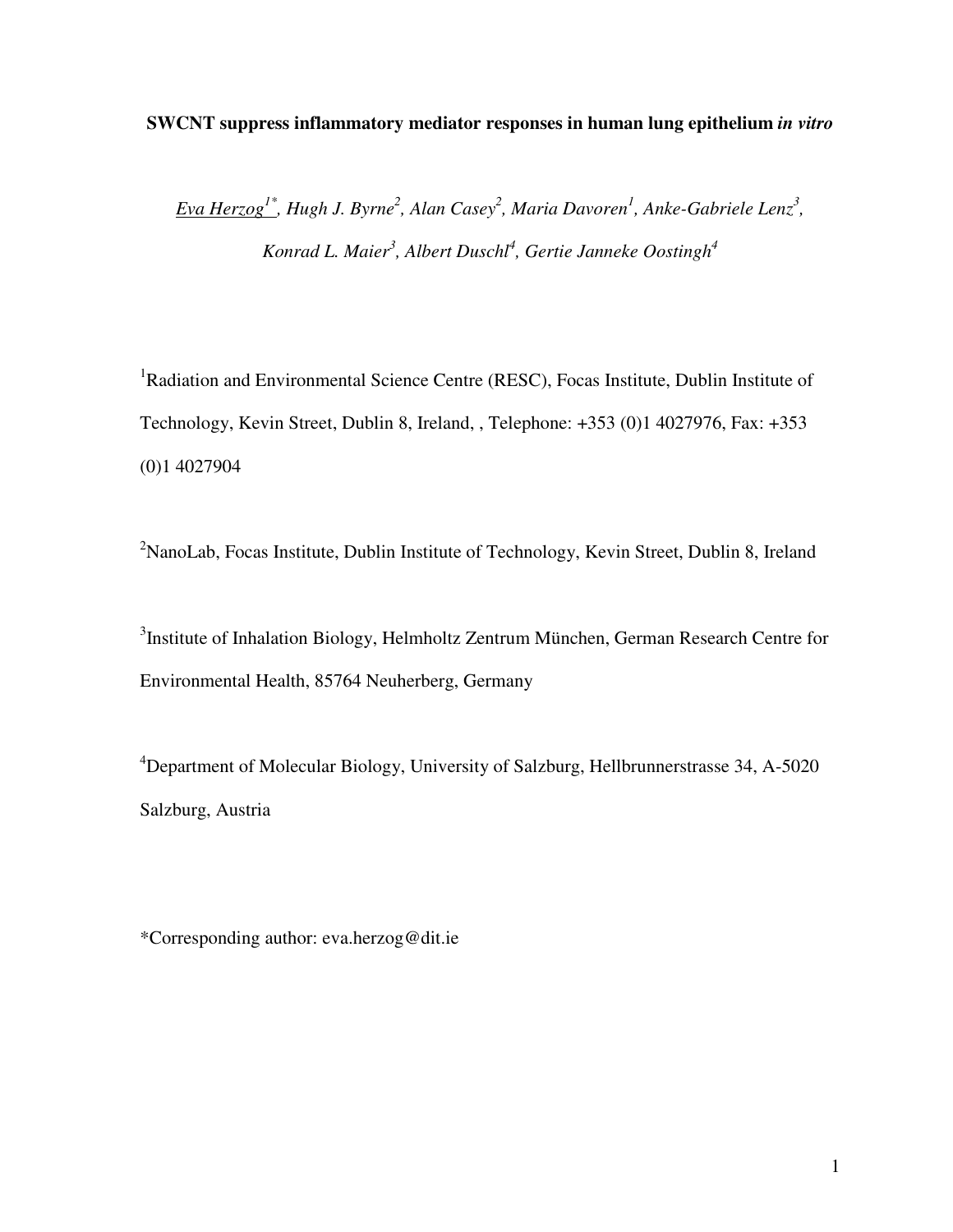#### **Abstract**

 Single walled carbon nanotubes have gained enormous popularity due to a variety of potential applications which will ultimately lead to increased human and environmental exposure to these nanoparticles. This study was carried out in order to evaluate the inflammatory response of immortalised and primary human lung epithelial cells (A549 and NHBE) to single walled carbon nanotube samples (SWCNT). Special focus was placed on the mediating role of lung surfactant on particle toxicity. The toxicity of SWCNT dispersed in cell culture medium was compared to that of nanotubes dispersed in dipalmitoylphosphatidylcholine (DPPC, the main component of lung lining fluid). Exposure was carried out for 6 to 48 hours with the latter time-point showing the most significant responses. Moreover, exposure was performed in the presence of the pro-inflammatory stimulus tumour necrosis factor- $\alpha$  (TNF- $\alpha$ ) in order to mimic exposure of stimulated cells, as would occur during infection. Endpoints evaluated included cell viability, proliferation and the analysis of inflammatory mediators such as interleukin (IL)-8, IL-6, TNF- $\alpha$  and macrophage chemoattractant protein-1 (MCP-1). Crocidolite asbestos was included as a well characterised, toxic fibre control. The results of this study showed that HiPco SWCNT samples suppress inflammatory responses of A549 and NHBE cells. This was also true for TNF- $\alpha$  stimulated cells. The use of DPPC improved the degree of SWCNT dispersion in A549 medium and in turn, lead to increased particle toxicity, however, it was not shown to modify NHBE cell responses.

#### **Keywords:**

Nanoparticles**,** single-walled carbon nanotubes (SWCNT)**,** dipalmitoylphosphatidyl-choline (DPPC), lung surfactant**,** inflammatory mediators**,** A549 cell-line**,** NHBE cell-line**,** lung epithelium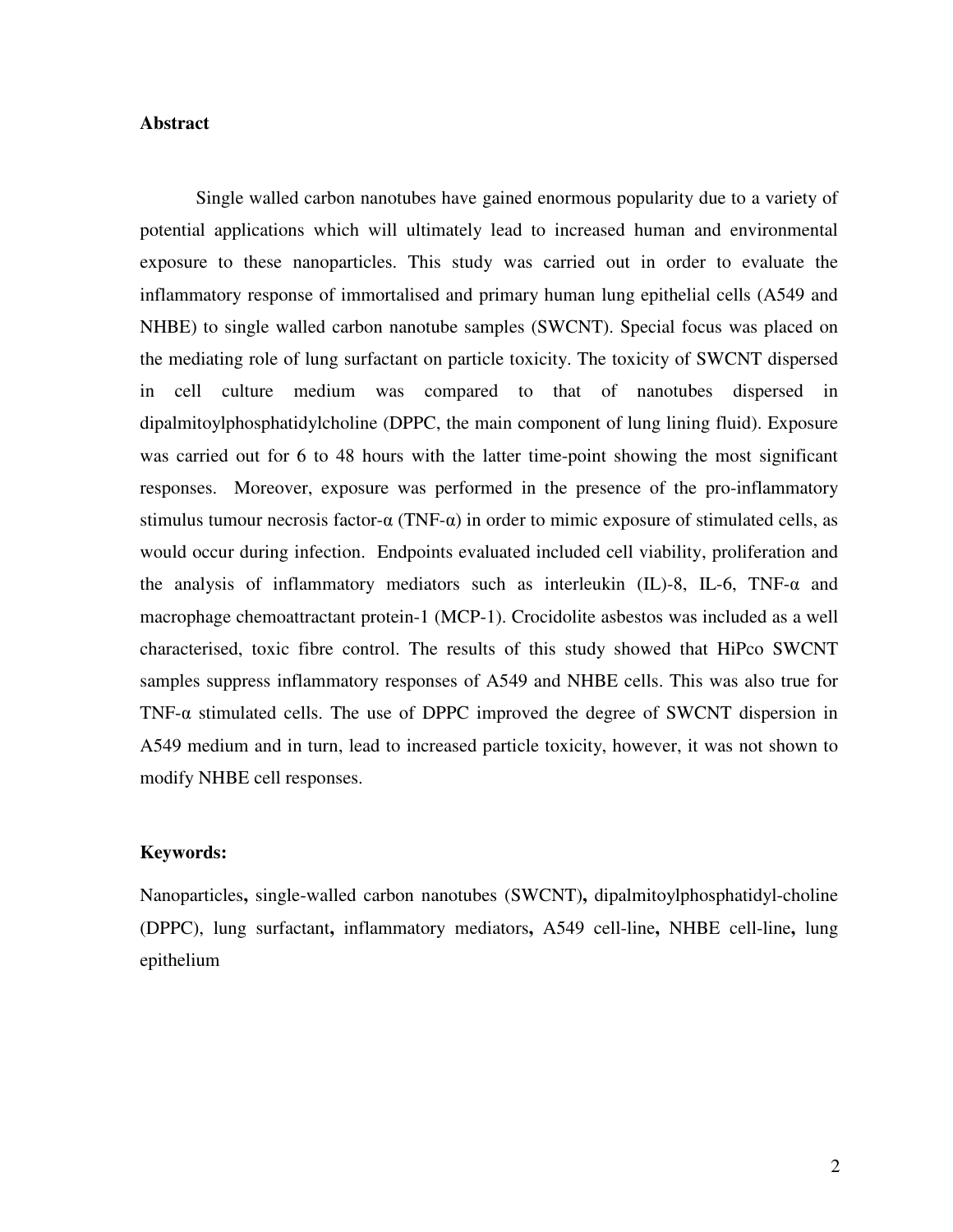#### **Introduction**

Carbon nanotubes (CNT) [Iijima, 1991] have gained enormous popularity due to their unique properties, offering a wide range of potential applications within commercial, medical and environmental sectors and have been included in the list of representative manufactured nanomaterials for testing by the OECD [Dreher, 2004; OECD 2008]. It is anticipated that this will ultimately lead to significantly increased occupational and public exposure to CNT [Bottini et al., 2006]. For appropriate safety measures to be put in place, knowledge on the potential human and environmental impacts of such new materials is necessary.

The lungs are regarded as one of the main portals of entry for nanoparticles, which emphasises the importance of pulmonary toxicity evaluation. Since epithelial cells are able to produce a number of pro-inflammatory mediators, these cells are regarded as regulators of airway inflammation in addition to alveolar macrophages and fibroblasts [Takizawa, 1998] and the lung epithelium plays a key role in the modulation of inflammatory processes by releasing inflammatory cytokines such as monocyte chemoattractant protein-1 (MCP-1), IL-8 and TNF-α [Barlow et al., 2005; O'Brien et al., 1998].

In a recent study by Poland et al. (2008) it was shown that long multi-walled carbon nanotubes (MWCNT) can result in asbestos-like pathogenic behaviour including inflammation and granuloma formation following direct exposure of the mesothelial lining of the body cavity of mice. Similar to asbestos, SWCNT can have a large aspect ratio, consisting of long, thin fibres with aerodynamic characteristics that allow them to be inhaled deeply into the lungs. Due to their length, they are difficult to remove by macrophages making them highly biopersistent, which is one of the main parameters of particulate toxicity [Donaldson et al., 2006]. The parallels drawn in terms of aspect ratio and fibrous nature highlight the need for further investigations of the comparative toxicity of CNT and asbestos fibres. Cytotoxicity, pro-inflammatory and fibrogenic factors released by lung target cells are believed to play a key role in the pathogenesis of asbestos toxicity [Becker et al., 2005b; Mossman and Churg 1998; Shukla et al., 2003b]. Thus a systematic comparison of SWCNT bundles and asbestos fibres is advantageous and was therefore conducted in this study.

Although individual SWCNT are only a few nanometers in diameter, they are grown in bundles and remain as such in aqueous media and when suspended in cell culture medium [Casey et al., 2007a]. Due to their highly adsorptive nature, it is most likely that during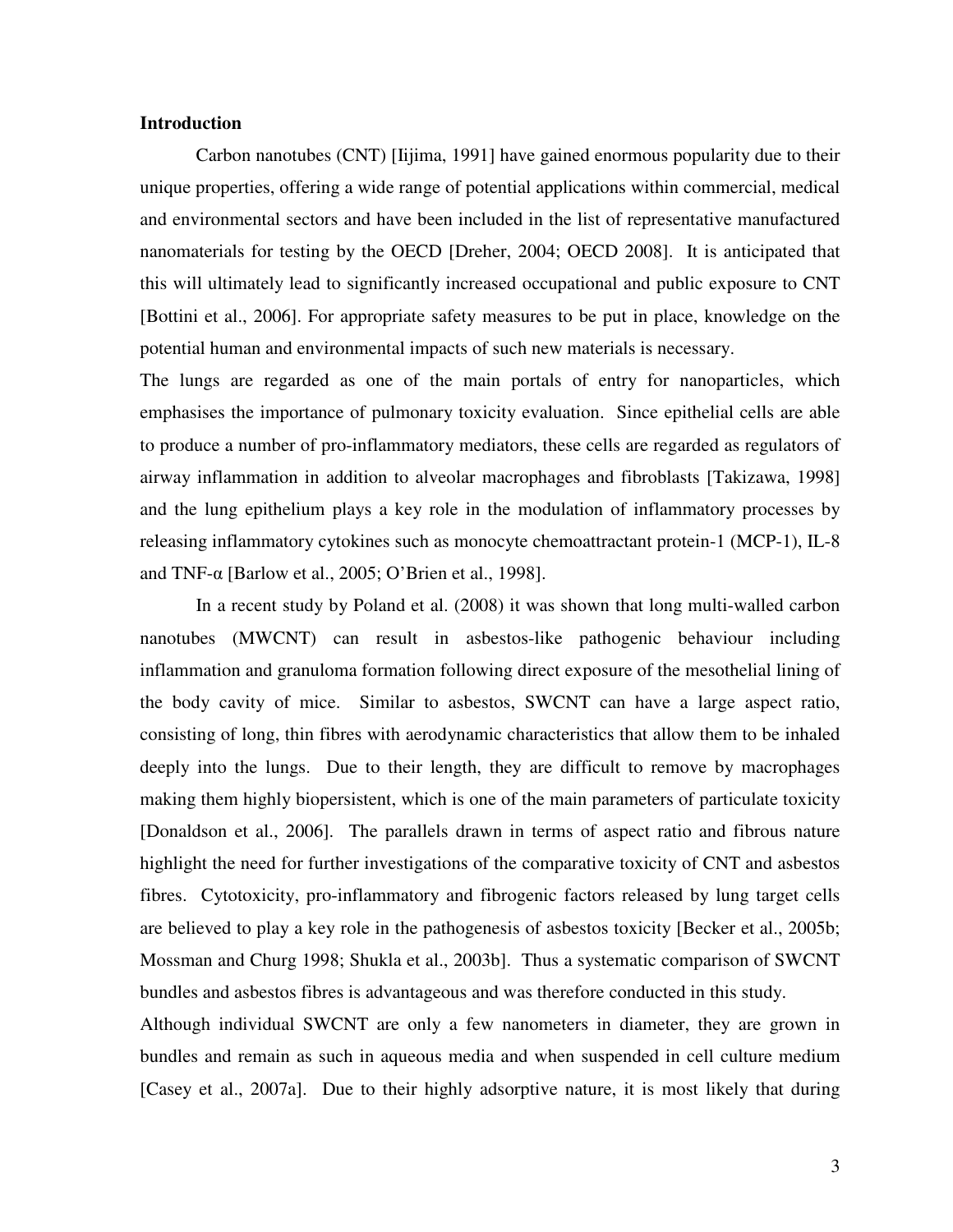human exposure, particles such as CNT would come into contact with a variety of different molecules leading to coating by various components present within a biological system [Casey et al., 2008; Hamilton et al., 2007]. Therefore, it was decided to use FCS as a media supplement in this study as it seemed to be the most relevant exposure scenario. However, it has been previously demonstrated that in presence of FCS the toxic potential of particles may be different compared to a FCS free environment as was seen with studies on the cytotoxicity of HiPco SWCNT and quartz particles where FCS supplemented culture medium significantly decreased the cytotoxicity of silica particles compared to particles suspended in FCS free medium [Davoren et al. 2007].

Upon inhalation, it is hypothesised that particles may deposit in the lung and come in contact with lung surfactant which consists of lipids and specific proteins that line the airliquid interface of the alveolar surface as well as the bronchi and trachea [Hook, 1993; Schürch et al., 1992]. Lung surfactant is synthesized and secreted by alveolar type II cells where it is stored in lamellar bodies [Dobbs et al., 1987; King et al. 1982], and it is physiologically important for lowering the surface tension of the pulmonary alveolar hypophase surface [Scarpelli 1968]. Furthermore it protects against pathogens by opsonising bacterial, fungal and viral surface oligosaccharides through surfactant protein binding [Griese 1999]. Experiments by Schürch et al. (1990) demonstrated that surfactant may aid in the displacement of particles from air to the aqueous phase and towards the lung epithelium. In addition, studies showed that when particles were present in peripheral airways and alveoli they exist in a completely immersed, wetted state below the surfactant film [Schürch et al, 1990]. Approximately 90% of bronchoalveolar lavage fluid (BALF) consists of phospholipids with dipalmitoylphosphatidylcholine (DPPC) being the most abundant and the substance mainly responsible for the surface tension lowering properties [Post and van Golde 1988]. Therefore, DPPC dispersed into physiological saline has been used as a simple model of lung surfactant and it was concluded that employing DPPC as dispersant for *in vitro* particle toxicity studies helps to mimic the real world exposure situation more closely and increases biological relevance [Wallace et al., 1987; 2006].

The aims of this *in-vitro* study were to determine whether SWCNT exposure can trigger an inflammatory response in lung epithelium and whether lung surfactants can alter the extent of dispersion and thereby the toxicity of SWCNT samples in comparison to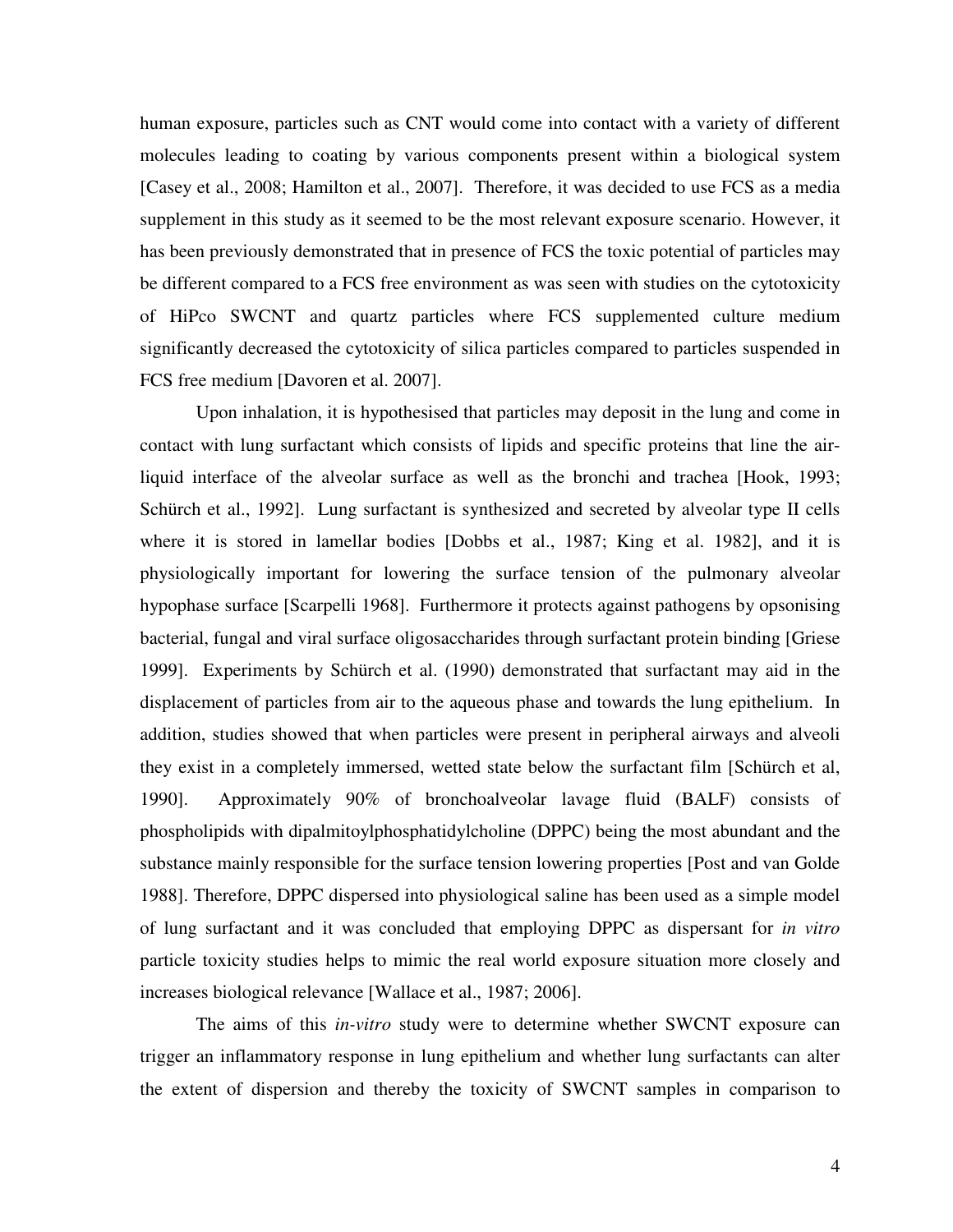medium suspended particles. The effects of the SWCNT were compared to those obtained with asbestos to enable comparison between the toxicity of these two particle types**.** In order to mimic inhalation exposure of SWCNT dust, particle samples were minimally processed and dispersed. Lung epithelial surface area is mainly made of type I cells. However there is no reliable human *in vitro* model available for this cell type and therefore alveolar epithelial type II cells are commonly used as a substitute [Donaldson et al., 2008]. This is reasonable since type II cells are able to proliferate and trans-differentiate into type I cells when the existing type I cell population is damaged in the lung alveoli [Bhaskaran et al., 2007]. The epithelial type II carcinoma cell line A549 were chosen as appropriate target cells for this study. To assess whether A549 cells are representative of primary cells regarding the aspects studied here, normal bronchial epithelial cells (NHBE) were also tested in parallel.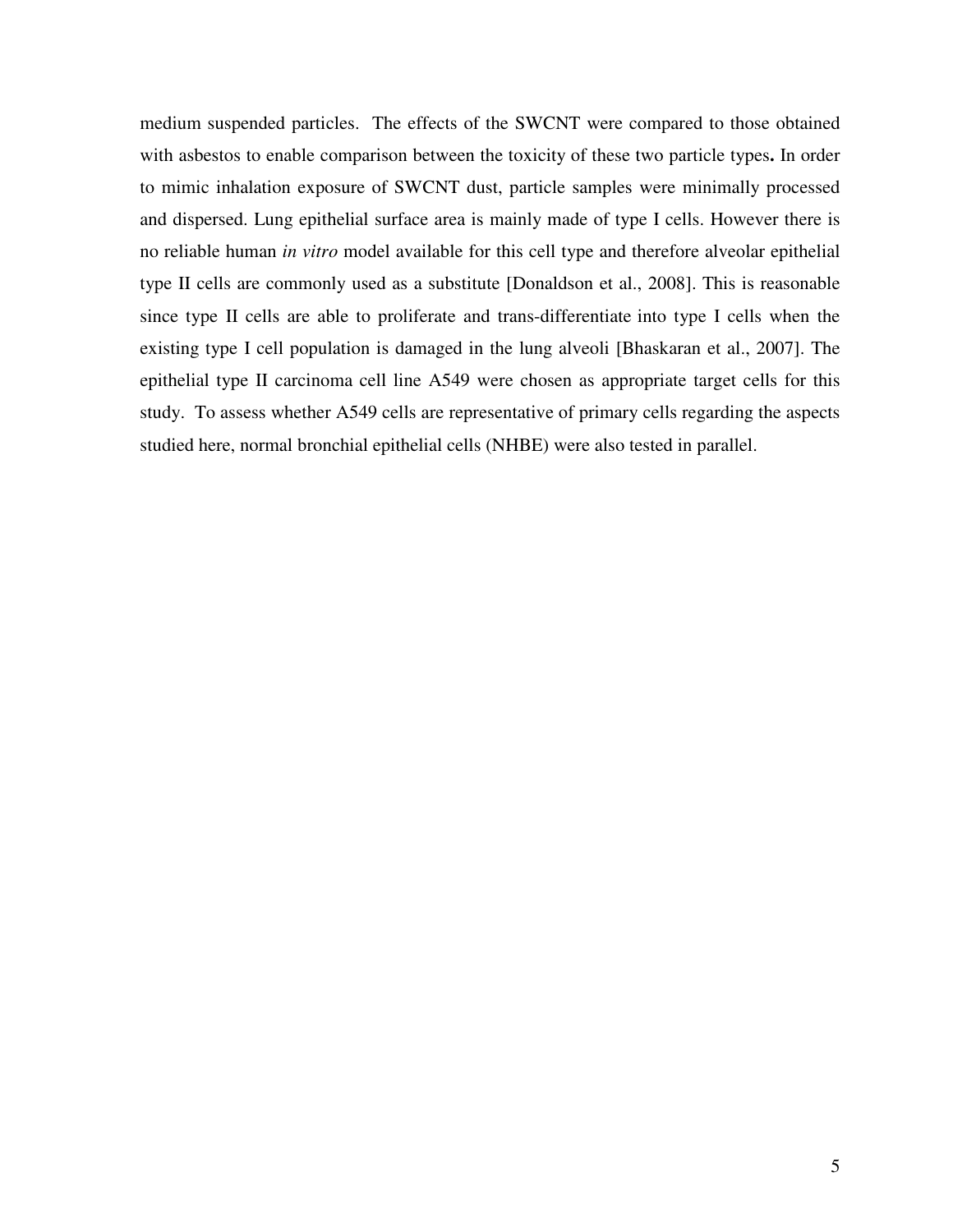#### **Material and Methods**

#### **Cell Culture**

#### *A549 human lung epithelial cells*

A549 cells from a human lung adenocarcinoma with the alveolar type II phenotype were obtained from ATTC (Manassas, VA, USA). Cells were cultured in RPMI 1640 (Gibco, Karlsruhe) supplemented with L-glutamine, penicillin and streptomycin (Gibco) and 10% foetal calf serum (FCS, Biochrom, Berlin) in a humidified atmosphere containing  $5\%$  CO<sub>2</sub> at 37 °C. The A549 reporter gene cell lines, containing the promoter region of IL-8 or IL-6, were cultured as previously described by Oostingh et al. (2008). All cell culture reagents were obtained from PAA Laboratories (Pasching, Austria). The culture medium used for A549 cells will from herein be referred to as "A549 medium".

#### *Normal human primary bronchial epithelial cells*

Normal human primary bronchial epithelial cells (NHBE) were obtained from  $\text{Clonetics}^{\text{TM}}$  (Lonza, Switzerland) and were maintained in bronchial epithelial cell basal medium (BEBM®) plus SingleQuots<sup>®</sup> supplements as recommended by the manufacturer. Cells were used between passages 3-7. In the course of this study, this medium will from herein be referred to as "NHBE medium".

#### **Test Particles**

#### *HiPco SWCNT*

HiPco derived single-walled carbon nanotubes (SWCNT) were purchased from Carbon Nanotechnologies, Inc. (Houston, TX) and contained 10 wt% iron catalyst residues. The diameter distribution of these nanotubes was previously determined by Raman spectroscopy and ranged between 0.8 – 1.2 nm [Hedderman, 2006]. Atomic force microscopy (AFM) revealed HiPco SWCNT in their "as produced" state to exist in bundles on average 800 nm long with estimated bundle sizes of  $2.6x10^{14}$  m<sup>2</sup>. A BET surface area of  $487.15 \text{ m}^2/\text{g}$  was measured based on nitrogen adsorption.

#### *Crocidolite asbestos*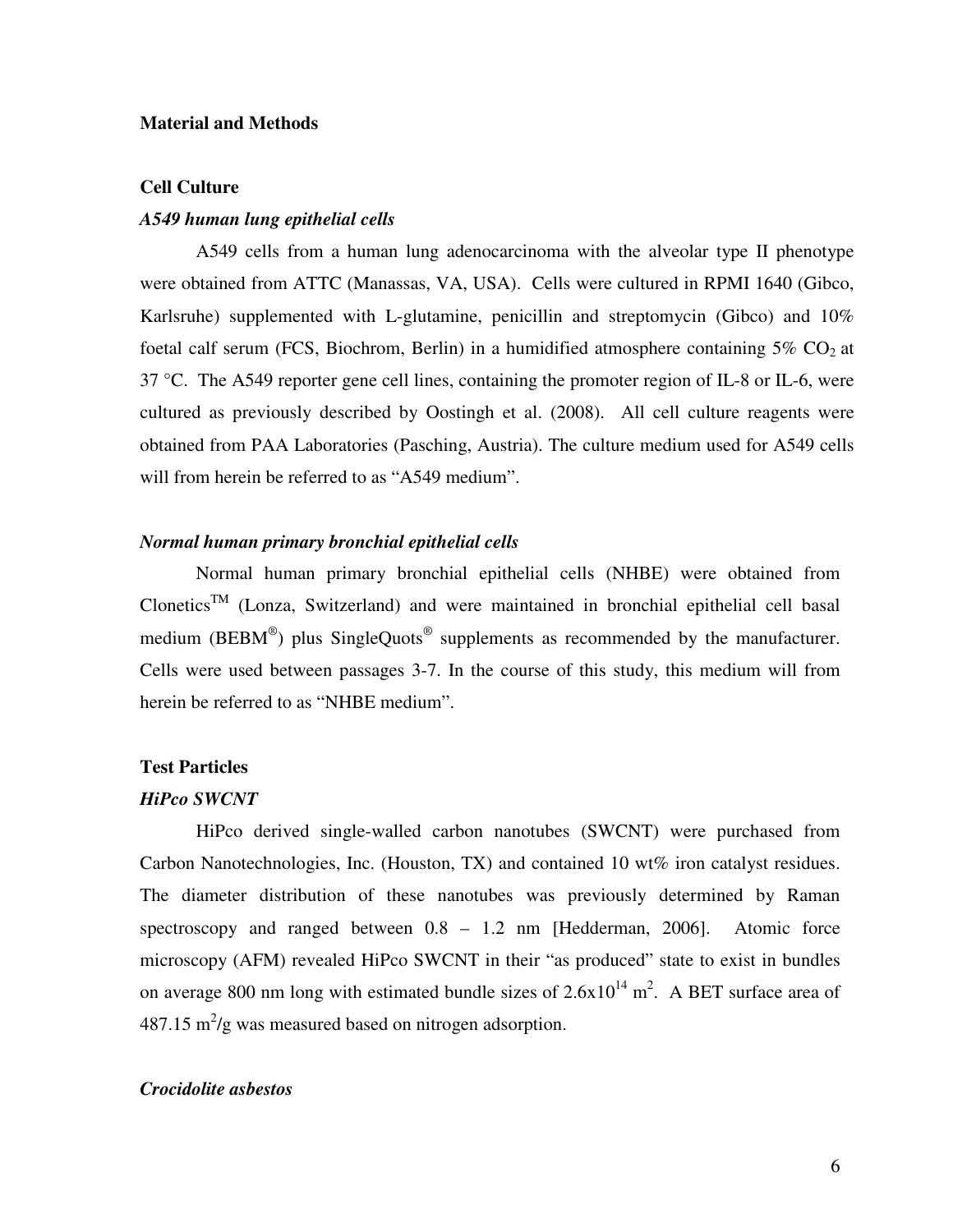Standard reference crocidolite asbestos (UICC) was obtained from SPI Supplies (Structure Probe Inc., West Chester, USA) and is characterized as described by Bowes and Farrow (1997). UICC crocidolite asbestos was reported to have a mean length of  $\leq$  5µm and a mean width of < 0.5  $\mu$ m [Lang et al., 2001]. BET surface area was reported to be 5.6 m<sup>2</sup>/g [Ono-Ogasawara and Kohyama 1999].

#### **Dispersion of SWCNT in cell culture medium**

 A stock concentration of 500 µg/ml of SWCNT was prepared in the appropriate culture medium by vortexing the suspension three times for 5 seconds followed by sonication for 1 min in an ultrasonic bath (Sonorex RK52, Bandelin, Berlin, Germany). This procedure was repeated three times. Working concentrations of 0.195  $\mu$ g/ml to 50  $\mu$ g/ml were prepared by serial dilutions on a 96-well plate. Expressed in terms of mass per surface area, concentrations ranged from 0.06  $\mu$ g/cm<sup>2</sup> to 15.625  $\mu$ g/cm<sup>2</sup>. Transmission electron microscopy (TEM) studies performed in our laboratory have indicated that SWCNT remain bundled at these concentrations after ultrasonic dispersion in culture medium [Casey et al., 2007a].

#### **Dispersion of SWCNT in DPPC**

A DPPC (Sigma) solution of 2.5 mg/ml was prepared in PBS by sonication for 10 minutes at 37<sup>o</sup>C using an ultrasonic bath. A 500 µg/ml stock concentration of SWCNT was prepared in DPPC/PBS solution followed by vortexing three times for 5 seconds each and subsequently sonicating for 1 min (Sonorex RK52, Bandelin, Berlin, Germany). This procedure was repeated three times. From these stock concentrations, working concentrations of 0.195  $\mu$ g/ml to 50  $\mu$ g/ml (0.06  $\mu$ g/cm<sup>2</sup> to 15.625  $\mu$ g/cm<sup>2</sup>) were prepared in A549 or NHBE medium containing 10% DPPC/PBS so that the DPPC concentration was kept constant at 0.25 mg/ml over the concentration range studied.

#### **Dispersion of crocidolite asbestos**

Stock concentrations of 500 µg/ml crocidolite asbestos  $[(Na_2(Fe^{3+})_2(Fe^{2+})_3Si_8O_{22}(OH)_2]$  were prepared by diluting in the appropriate cell culture medium or DPPC/PBS. As asbestos was easily dispersible in aqueous solutions, no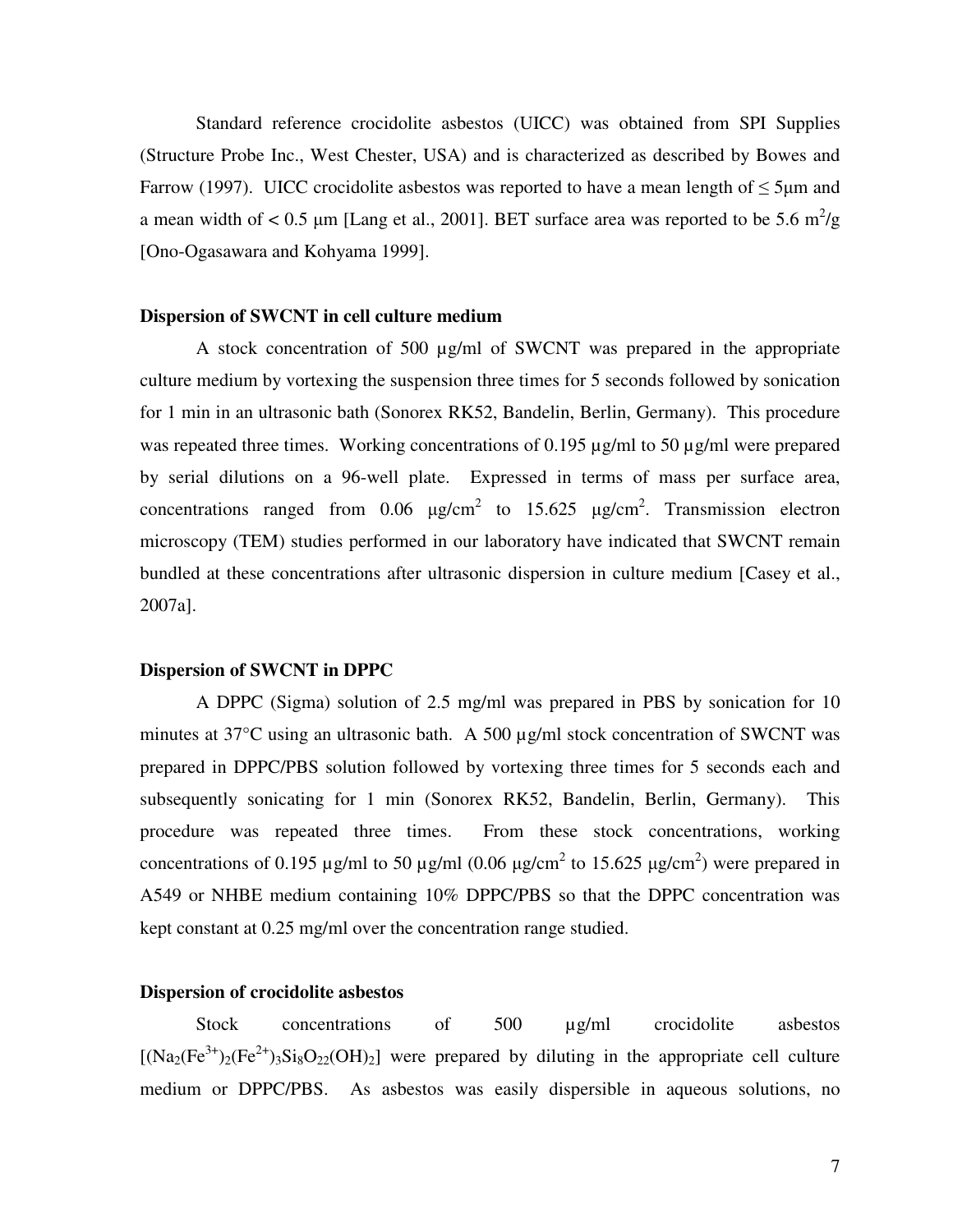ultrasonication was required but short-term vortexing was used in order to disperse the samples. Working concentrations were prepared as described for SWCNT.

#### **Characterisation of SWCNT suspensions**

#### *Dynamic light scattering (DLS)*

Dynamic light scattering of particle solutions were obtained using the Nano-ZS system (Malvern Instruments).

#### *Light microscopy of particle exposed cells*

Cell monolayers were exposed to SWCNT samples or crocidolite asbestos as described for cell viability assays. Micrographs were obtained using a light microscope (Olympus IX70).

#### *UV-vis-NIR spectroscopy*

The method was adopted from Priya and Byrne (2008). Stock solutions of 4000 µg/ml SWCNT in DPPC/PBS were prepared as described earlier. This sample was then serially diluted using DPPC/PBS solution by a factor of 2, down to 1.95 µg/ml. Thus, the surfactant concentration was kept constant while that of the SWCNT was serially diluted. For SWCNT samples suspended in culture medium, a stock concentration of 500 µg/ml SWCNT was prepared in DPPC/PBS, A549 or NHBE culture medium. These stock concentrations were diluted 1:10 in A549 or NHBE medium to obtain concentrations of 50 µg/ml, followed by serial dilutions by a factor of 2 down to 0.195 µg/ml using the corresponding medium. Thus, the same test solutions were prepared as used for cell exposure studies. In addition, higher particle concentrations of up to 400 µg/ml were included. The absorbance at a wavelength of 633 nm was measured using a UV-vis-NIR spectrometer (Perkin-Elmer Lambda 900). This wavelength was chosen to be within the region of SWCNT absorbance while avoiding interference from components of the cell culture medium [Casey et al., 2007a; Priya and Byrne, 2008].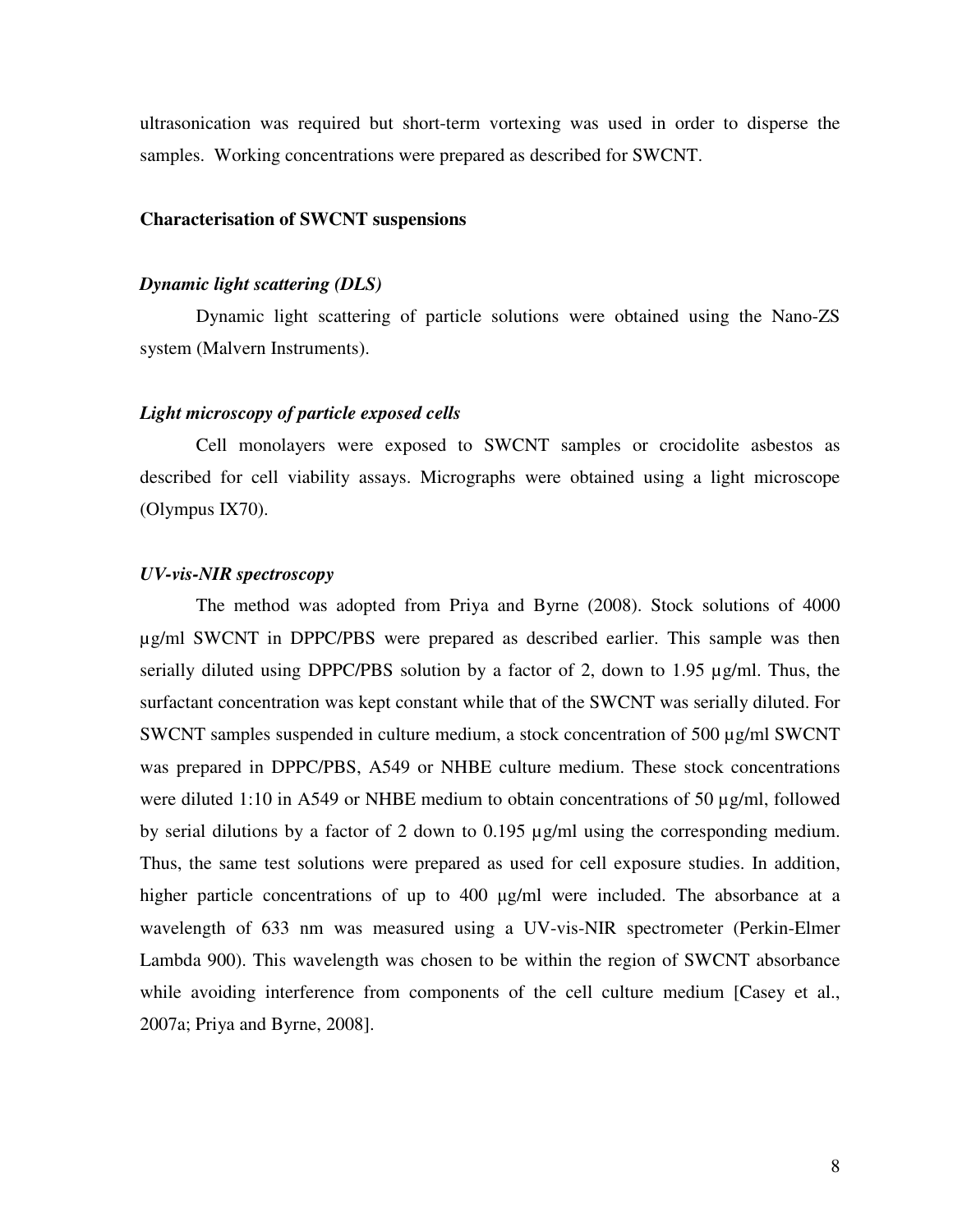#### **Cell exposures**

For cell viability, luciferase and protein release assays, cells were seeded in tissue culture treated 96-well plates at a density of  $1x10^4$ ,  $5x10^3$ , or  $2.5x10^3$  cells/well and exposed for 6, 24 and 48 hours, respectively. Following seeding, cells were incubated for 24 hours to adhere and obtain their normal morphology. Cells were then exposed to SWCNT samples, crocidolite asbestos dispersed in culture medium or DPPC/PBS at final concentrations of 0.195; 0.38; 0.78; 1.56; 3.125; 6.25; 12.5; 25 and 50 µg/ml. Culture medium only or culture medium containing 0.25 mg/ml DPPC/PBS served as negative control media, respectively.

In addition, all exposures were carried out on cells stimulated with recombinant tumour necrosis factor-α (rh-TNF-α; Immunotools) or lipopolysaccharide derived from *Pseudomonas aeruginosa* (LPS-PA). A rh-TNF-α concentration of 10 ng/ml resulted in optimal cytokine induction of cells and was used as positive control stimulus.

Decreases in cell viability, promoter activation or protein release seen following 48 hours were always higher compared to 6 or 24 hours. Therefore, only results following 48 hours exposures are presented.

#### **Cell viability assay**

Cell viability was determined using the resazurin based CellTiterBlue® assay (Promega, Madison, USA) according to manufacturer's instructions.

As SWCNT have previously been shown to interact with a variety of organic molecules including colorimetric indicator dyes such as CellTiterBlue [Casey et al., 2007b], SWCNT were tested for interactions with the unconverted as well as the converted form of the CellTiterBlue dye resulting in a maximum decrease in fluorescence by 10%, indicating only small interactions.

### **Luciferase reporter gene assay**

Luciferase reporter gene assays were carried out under the same conditions as the cell viability assays. Following cell exposures, the luciferase assay was performed as described by Oostingh et al. (2008). Again, exposure over 48 h showed the most significant responses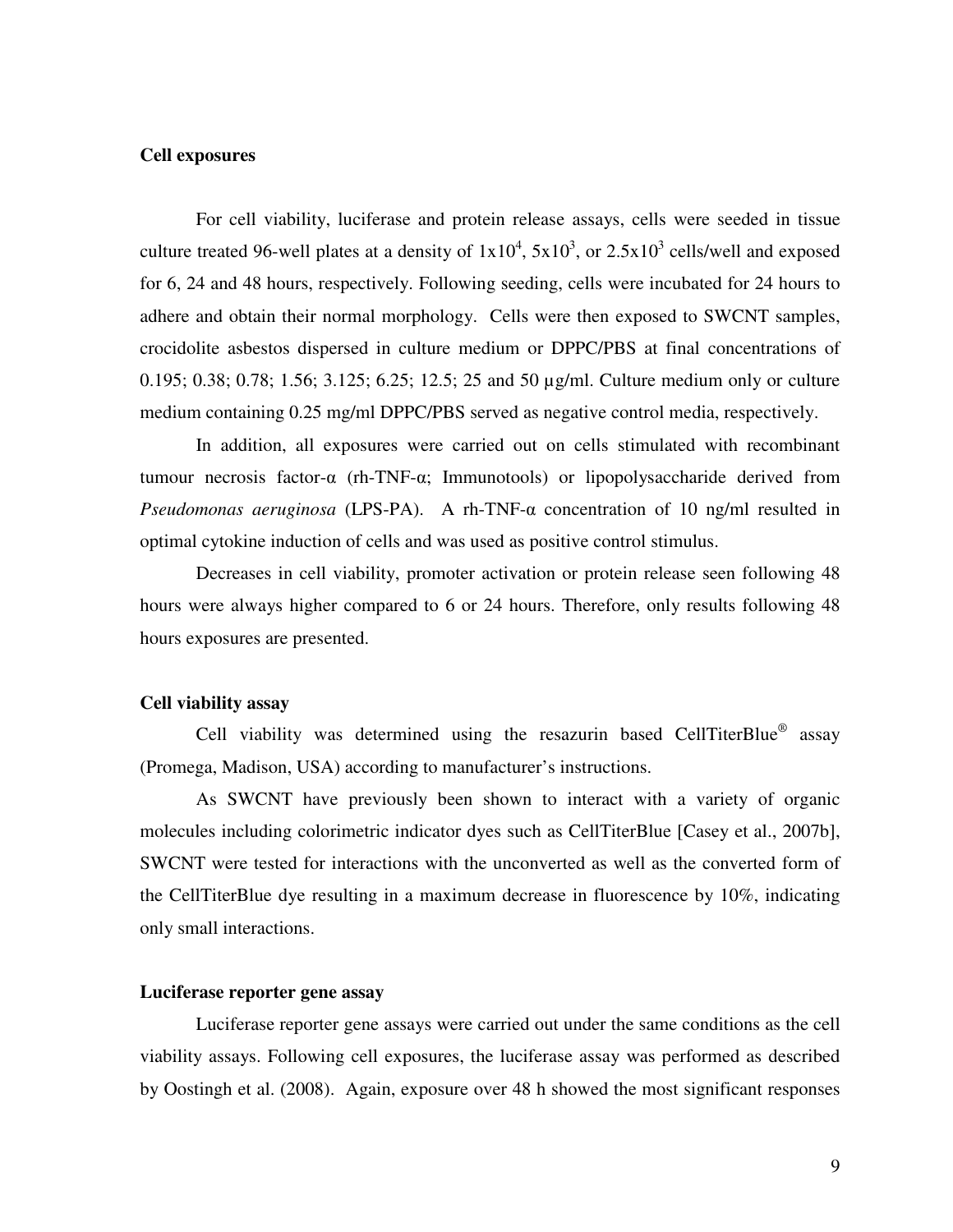so that only 48 h data are presented here.

No significant interaction of SWCNT and the luminescence signal measured as endpoint for reporter-gene assays was found (data not shown).

#### **Real-time RT-PCR**

Cells were seeded at a density of  $5x10^5$  cells/ well in 12 well plates and were allowed to adhere for 24 hours. Cells were then exposed to a 500 µl suspension of SWCNT in A549 medium with a final concentration of 0, 1, 10 and 50  $\mu$ g/ml for 6 or 24 hours. Following exposure, A549 cells were lysed using 1% β-mercapto-ethanol in RLT buffer and cell solutions were transferred into QIAShredder spintubes (Qiagen). For RNA isolation and DNA removal the RNeasy Mini Kit (Qiagen) was used according to manufacturer's instructions. cDNA was generated using the first-strand cDNA synthesis kit (Amersham, Biosciences) and  $pd(N)_6$  as primer. Using the Taqman-system in the SybrGreen format, according to the manufacturer's instruction, quantitative PCR was performed using the following primers:

α-Enolase 5' primer: 5'-GTT AGC AAG AAA CTG AAC GTC ACA-3', 3' primer: 5'-TGA AGG ACT TGT ACA GGT CAG-3'; IL-8 5'primer: 5'- ATG ACT TCC AAG CTG GCC GTG GCT-3', 3' primer: 5'-TCT CAG CCC TCT TCA AAA ACT TCT C-3'. Amplification of the housekeeping gene α-Enolase served as internal control.

#### **Enzyme linked immunosorbent assays (ELISA)**

Enzyme linked immunosorbent assays (ELISA) were performed to determine if alterations in promoter activation also correspond to changes in protein secretion. In addition, this method was used to compare the effects on A549 compared to NHBE cells. ELISAs were performed for the cytokines IL-8, IL-6, TNF- $\alpha$  (Immunotools) and macrophage chemoattractant protein 1 (MCP-1, BenderMed Systems) following particle exposures for 24 or 48 hours (see table 1). Cells were exposed as described for the luciferase assay. As with the luciferase assays, 48 hour exposures resulted in the most profound effects so that these results were chosen for presentation and discussion.

The ELISAs were performed according to the manufacturer's instructions. The signal was developed by using 3,3',5,5'-Tetramethylbenzidin (TMB, Sigma, Wien, Austria) and the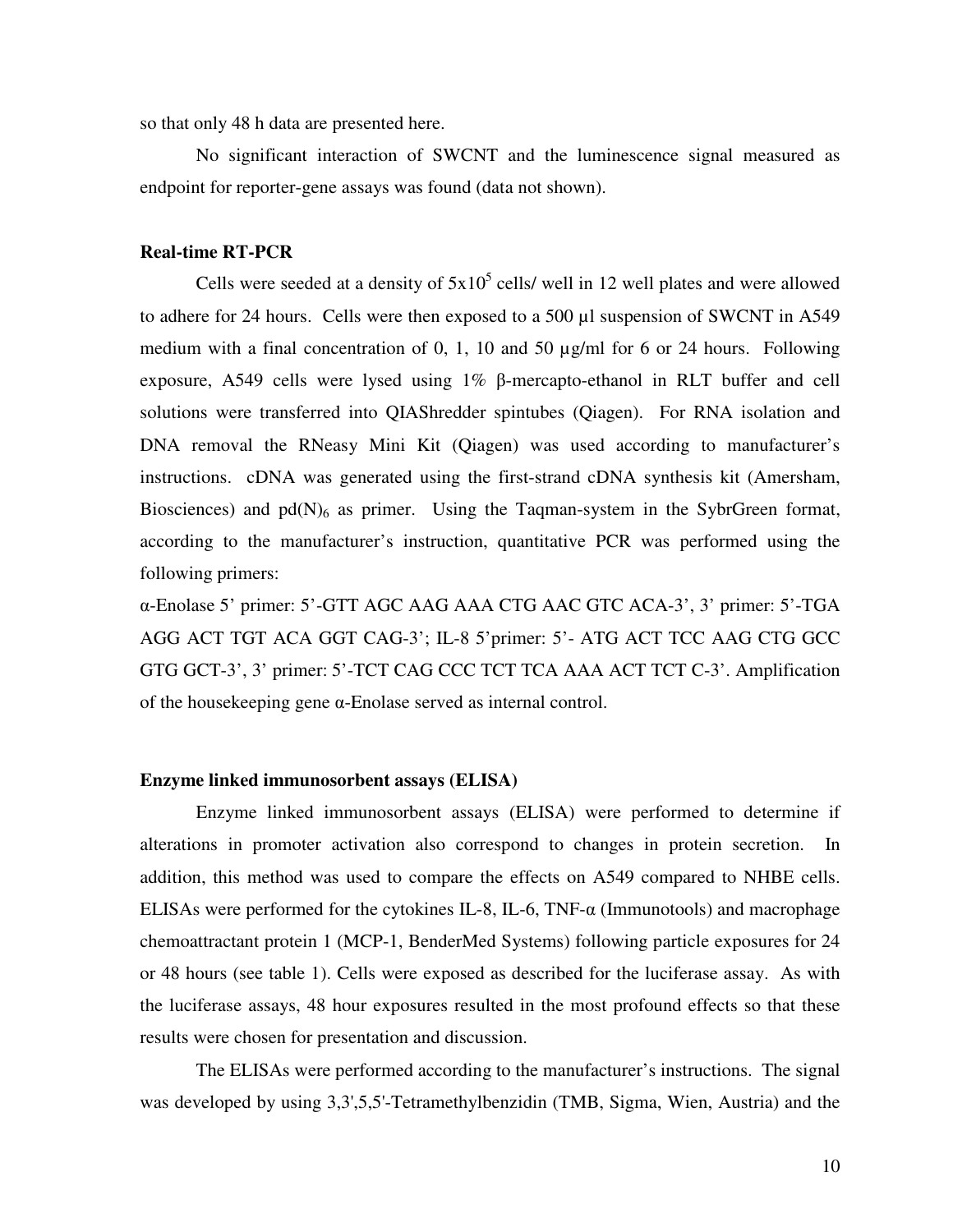reaction was stopped using  $2 \text{ M H}_2\text{SO}_4$ . Absorbance was then read at 450 nm using a Tecan plate reader (Tecan, Grödig, Austria). All tests were performed at least in triplicate.

Carbon nanomaterials have been reported to be able to adsorb proteins including cytokines which could lead to false negative results during ELISA [Casey et al., 2007a,b; Monteiro-Rieviere and Inman, 2005; Zhang et al., 2007]. Following incubation of SWCNT and protein standards used for ELISA, no significant interactions could be observed for IL-8, IL-6 or MCP-1 independent of DPPC dispersion at the particle concentrations employed in this study. However, incubation of culture medium dispersed SWCNT with TNF-α protein standard did result in a 20% decrease in protein concentration (data not shown).

#### **Statistical analysis**

At least three independent experiments were conducted for each type of nanoparticle and toxicity endpoint. Test results for each assay were expressed as factor change compared to unexposed control  $\pm$  standard deviation (SD). Control values were set as 1. Differences between samples and control were evaluated using the statistical analysis package SPSS 14.0. Statistically significant differences were set at  $p \leq 0.05$ . Normality of data was confirmed with Q-Q percentile plots and Kolmogorov-Smirnov tests. Equality of variances was evaluated using Levène tests. One-way analysis of variances (ANOVA) followed by Dunnett's multiple comparison tests were performed for normally distributed samples with homogeneous variances. Non-parametric tests, namely Kruskal-Wallis followed by Mann-Whitney-u-tests were applied to samples without normal distribution and/or inhomogeneous variances.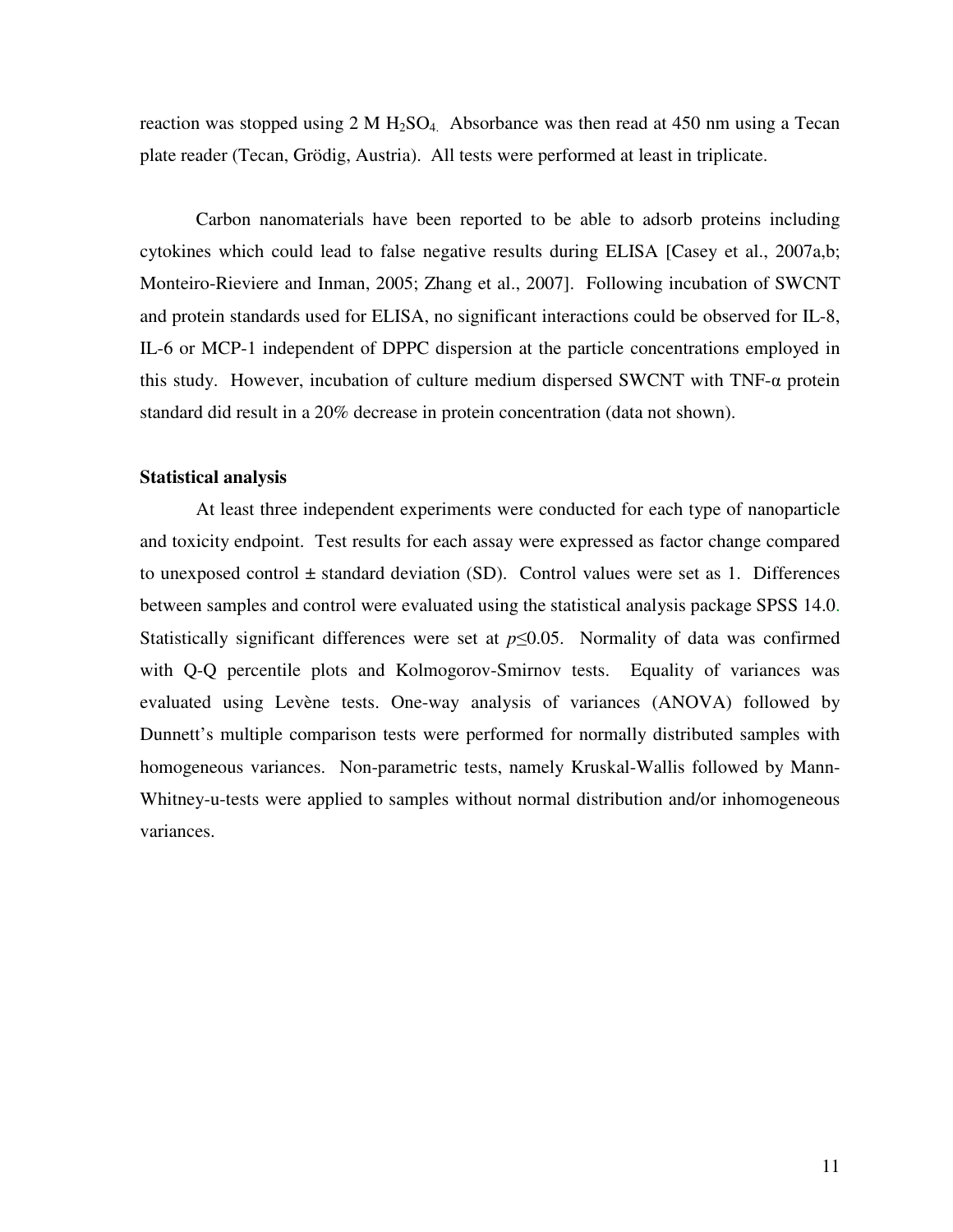#### **Results and Discussion**

This study aimed to evaluate the effects of SWCNT and crocidolite asbestos exposure on the inflammatory mediator response of lung epithelial cells. Endpoints included cell viability, proliferation, cytokine promoter regulation of IL-8 and IL-6 and protein secretion of IL-8, IL-6, TNF-α and MCP-1. Special focus was placed on the modulating properties of DPPC dispersion on particle toxicity. Furthermore, effects of particle exposure on rh-TNF- $\alpha$ stimulated cells were investigated. The alveolar epithelial carcinoma cell line A549 and normal bronchial epithelial cells (NHBE) were chosen as target cells.

#### **Dispersion of HiPco SWCNT and asbestos fibres**

In this study, test particles were suspended in cell culture medium or DPPC/PBS solution. Concentrations of DPPC were chosen in order to assure complete particle coverage and mimic the degree of conditioning that would occur upon lung deposition. Due to the large surface area of SWCNT, 2.5 mg/ml of DPPC in PBS was calculated to be appropriate [based on W. Wallace, personal communication]. Asbestos, despite having smaller surface areas, was suspended in the same concentration of DPPC in order to allow direct toxicity comparisons. Due to the complexity of biological media, full characterisation of SWCNT is challenging and often not feasible. In the present study, Raman spectroscopy, DLS, UV-vis-NIR spectroscopy and light microscopy were carried out in order to assess the physical characteristics of SWCNT upon dispersion in DPPC and cell culture medium.

SWCNT grow in bundles and are hard to separate so that they typically form micronsized agglomerates which have a greater aerodynamic diameter and expose a smaller surface area compared to individually dispersed tubes [Donaldson et al., 2001]. As can be seen in Fig. 1, light microscopy observations showed that SWCNT were never completely dispersed in any of the media used in this study. Both dispersion of SWCNT in cell culture medium and DPPC did result in a certain degree of agglomeration, leading to cells being exposed to bundles of SWCNT rather than individual fibre shaped tubes. DLS measurements confirmed that all SWCNT samples were highly poly-dispersed and tended to precipitate. However, this was also the reason why this method was not applicable for further analysis of the SWCNT samples used. Alternatively, UV-vis absorption analysis was carried out to analyse SWCNT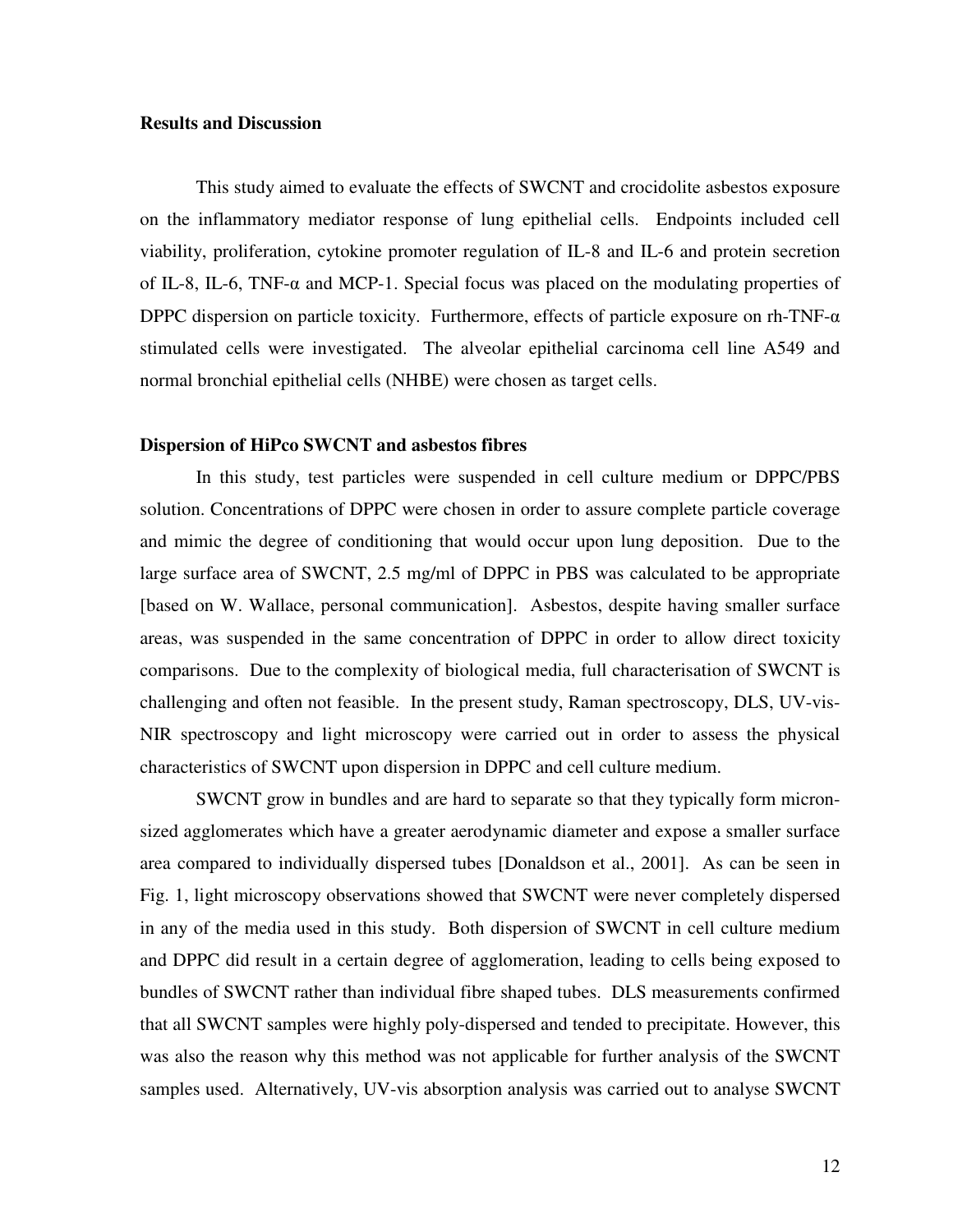suspensions as described by Priya and Byrne (2008). A linear and constant increase in absorbance could be observed with increasing SWCNT concentrations for all dispersant vehicles used (Fig. 2). This indicates that within the concentration range of SWCNT employed in this study, SWCNT were present as bundles and there is no evidence of a transition to dispersed isolated tubes at low concentrations, as is observed in water/sodium dodecyl benzene sulfonate suspensions at 0.07mg/ml. This effect was independent of the type of suspension vehicle used. Light microscopy confirmed the presence of SWCNT agglomerates of various sizes with diameters of micrometer range distributed on top of exposed cells (Fig. 1). Light microscopy also showed that the relative agglomeration of SWCNT clearly differed between SWCNT dispersed in A549 medium (Fig. 1 a) and DPPC followed by addition to A549 medium (Fig. 1 b). Dispersion in A549 medium resulted in the least uniform dispersion leading to the formation of large, condensed agglomerates of SWCNT. In contrast, either DPPC or NHBE medium dispersion led to a more uniform SWCNT dispersion, resulting in greater exposure of cells to SWCNT. Using UV-vis absorption spectroscopy, the same absorbance values were observed for SWCNT suspensions following DPPC or NHBE medium dispersion (Fig. 2). However, dispersion with A549 culture medium in the absence of DPPC resulted in significantly lower absorbance, indicating higher amounts of SWCNT being suspended by DPPC or NHBE medium compared to A549 medium. Improved dispersion of SWCNT would ultimately modify their toxicological behaviour as well as their aerodynamic and therefore deposition characteristics [Donaldson et al., 2001]. In contrast to SWCNT, the dispersion of asbestos was independent of the type of dispersion medium (Fig. 1 c, d) and it was easily dispersible leading to single fibres.

The fact that DPPC may aid in the dispersion of SWCNT agrees with a study by Sager et al. (2007) who reported that DPPC in combination with bovine serum albumin (BSA) produces a satisfactory dispersion of carbon nanoparticles. In a recent study by Porter et al. (2008), authors also employed DPPC as a non-toxic the dispersant for MWCNT. Dispersion using DPPC may also lead to adsorption of surfactant components onto the particles. This could lead to conditioning of particle surfaces which may affect their expression of cytotoxicity or genotoxicity [Wallace et al., 2006]. This was seen for diesel exhaust particles (DEP) and also silica particles conditioned by DPPC [Keane et al., 1991;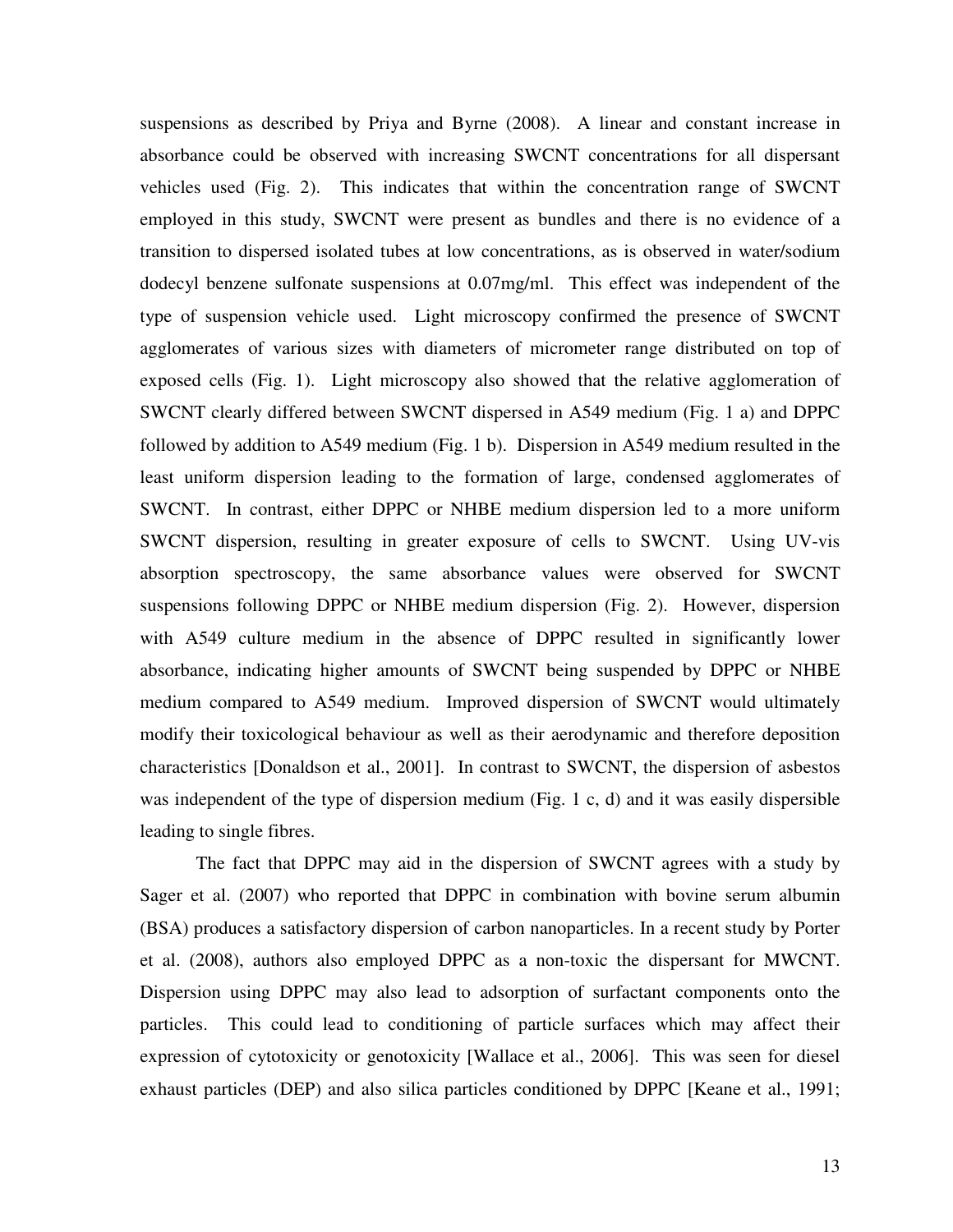Murray et al., 2005; Wallace et al., 2006]. A recent study by Foucaud et al. (2007) demonstrated that the oxidative potential of Printex 90 carbon black nanoparticles can be modified by dispersion in medium containing DPPC and BSA. DPPC dispersion resulted in greater oxidative potential of particles as compared to particles suspended in physiological saline. On the other hand, coating with lung surfactant might mask their oxidative potential leading to decreased reactivity and attenuated toxicity [Gao et al., 2001]. Therefore, the next step of this study was to investigate the effects of SWCNT exposure on the inflammatory response of lung epithelial cells upon SWCNT exposure and examine if DPPC dispersion may modulate cell responses.

#### **Effects of HiPco SWCNT and asbestos exposure on viability of lung epithelial cells**

To assess whether any effects on inflammatory mediator releases could be due to decreased cell viability, the resazurin-based CellTiterBlue assay was carried out in parallel with all assays. Exposure of A549 cells to culture medium dispersed SWCNT at the concentration range tested did not result in any reduction of cell viability, independent of cell stimulation with rh-TNF- $\alpha$  (Fig. 3 a, b). In contrast, a dose-dependent increase in CellTiterBlue fluorescence was observed. This agrees with previous studies showing no cytotoxicity of A549 cells at concentrations up to and including 50  $\mu$ g/ml [Davoren et al., 2007; Herzog et al., 2007]. Therefore, any effects on inflammatory mediator response would not be due to loss of cell viability. However, significant cytotoxic effects could be seen for A549 cells exposed to DPPC dispersed SWCNT (Fig. 3 a, b). NHBE cells did not show a loss in viability under any exposure condition (Fig. 4 a).

Exposure of A549 or NHBE cells to asbestos resulted in some loss of cell viability of up to 20%. No differences between culture medium and DPPC dispersion could be observed for non-stimulated cells (Fig. 3 c, d; Fig. 4 b).

#### **Effects of HiPco SWCNT exposure on selected inflammatory mediators**

One of the main objectives of this study was to address the question whether SWCNT exposure has the potential of modulating the immunological response of lung epithelial cells. Inflammatory responses are mediated by a variety of signalling molecules, and airway epithelial cells are known to be a major source of pro-inflammatory cytokines [Driscoll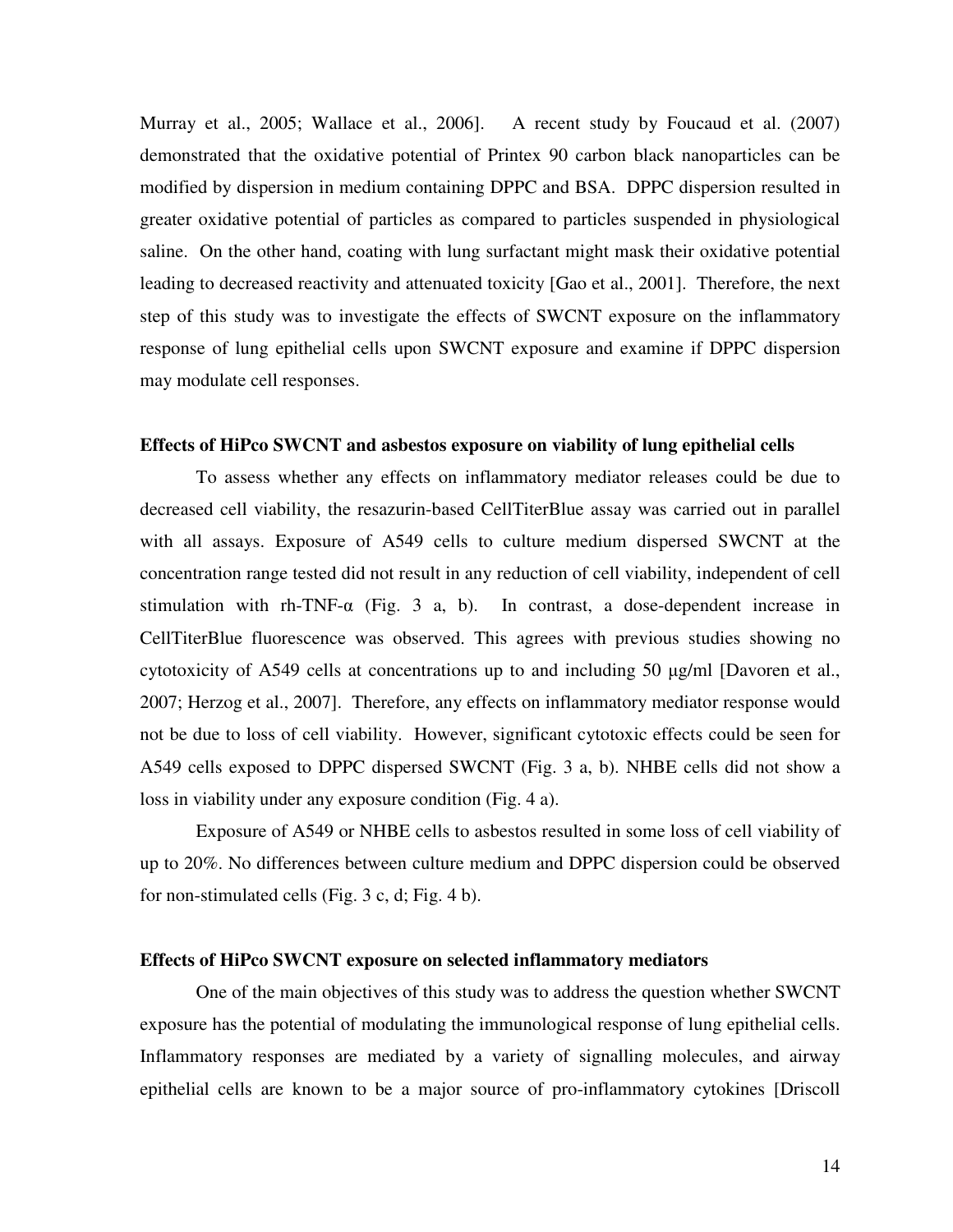1997]. Stimulation of A549 cells to release inflammatory mediators upon particle exposure has been frequently used to discriminate between pathogenic and non-pathogenic particles [Ovrevik et al. 2005]. As a major attractor and activator of polymorphonuclear neutrophils (PMN) to the site of inflammation, IL-8 belongs to the group of pro-inflammatory cytokines. It is partly involved in the initiation and maintenance of airway inflammation and has been implicated in a variety of chronic inflammatory diseases [Luster and Simeonova, 1998]. In order to analyse immunological responses caused by particle exposure, stable transfected A549 cells containing the promoter regions for the cytokines IL-8 or IL-6 were used as a screening tool.

Using A549-IL8 reporter gene cells, it was observed that exposure of cells to HiPco SWCNT resulted in a dose- and time-dependent reduction in IL-8 promoter activation as measured by decreased luciferase activity reaching levels of only 64% compared to control cells with significant decreases starting at 12.5  $\mu$ g/ml (Fig. 5 a). Recombinant human TNF- $\alpha$ was used as positive control stimulus and resulted in increases in IL-8 promoter activation by a factor of 3 following 6 hours exposure which increased up to 8 fold following 48 hours. This demonstrates that rh-TNF $\alpha$  is suitable as positive control stimulus. Furthermore, it shows the validity and adequateness of the test systems and endpoints used. Stimulation with LPS-PA could only stimulate cells by a factor of 1.3, 1.7 and 2.2 following 6, 24 and 48 hours exposures.

 Real time RT-PCR was used in order to confirm the effects observed and it was shown that not only was the IL-8 promoter activation inhibited by SWCNT exposure but also IL-8 mRNA in A549 cells significantly decreased following 6 and 24 hours exposures. A decrease by 30% could be observed following 6h exposure of A549 cells to 50 µg/ml of HiPco SWCNT. Following 24 hours, IL-8 mRNA was decreased by 40% compared to unexposed control cells. In contrast, rhTNF-a exposure led to increases of up to 45 and 16 fold for 6 and 24 hours, respectively. This confirms that the luciferase reporter-gene cellsystem used in this study is an adequate test method and as it represents a more suitable system for screening purposes, it was preferred to mRNA analysis for further investigations within the context of this study.

In parallel to promoter activation of the IL-8 gene, IL-8 protein release was measured using ELISA and decreases of up to 40% were observed (Fig. 6 a). On the one hand, this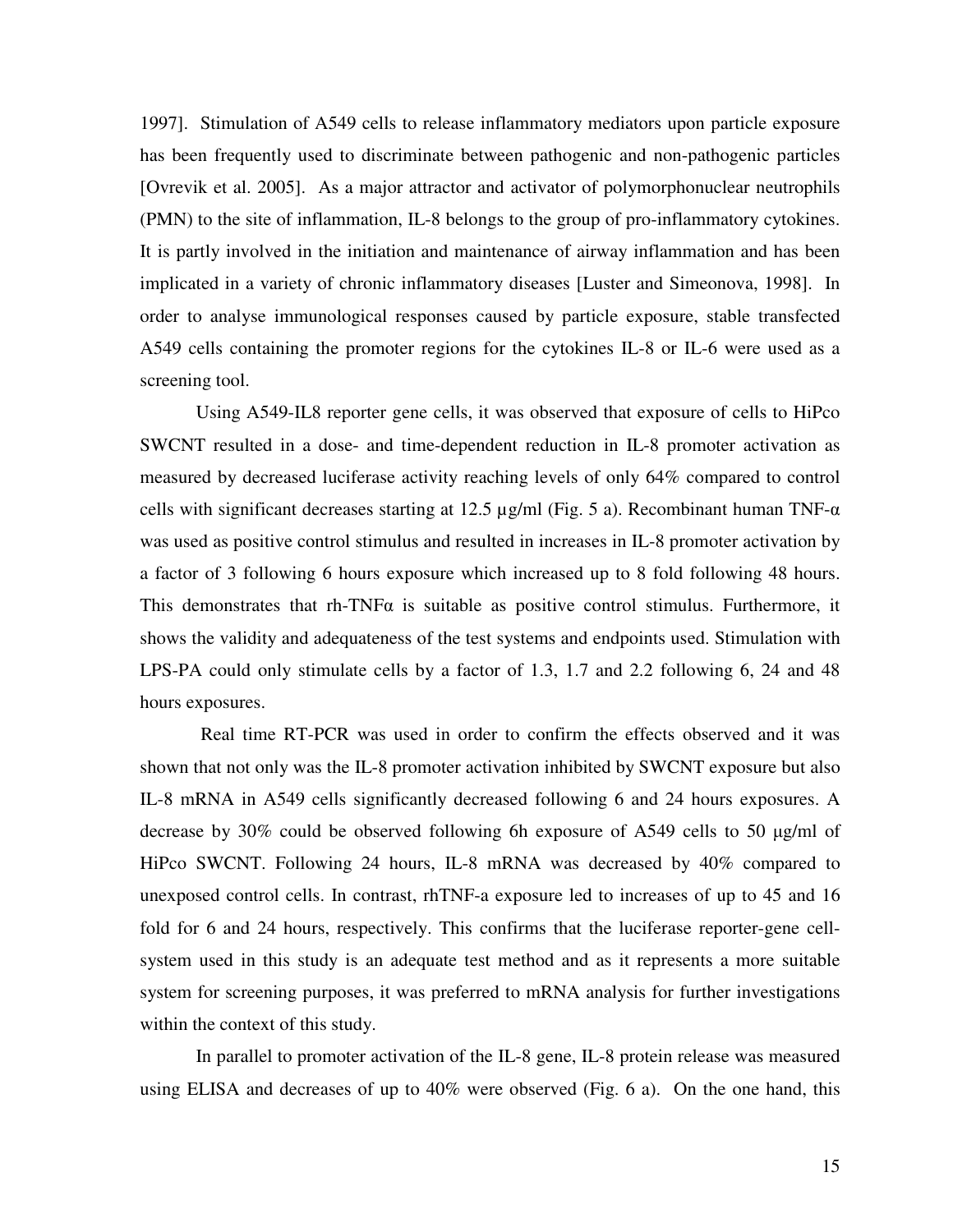confirms the effects seen using reporter gene assays and furthermore, it shows that the particles were also effective on the level of protein production of the cells.

Similar to the effects observed with IL-8, HiPco SWCNT decreased the promoter activation and protein release of IL-6 in A549 cells. Following 48 hours, decreases in IL-6 protein release of 27% could be observed following exposure to culture medium dispersed nanotubes in the absence of rh-TNF- $\alpha$  stimulation (Fig. 6 c).

Levels of TNF-α protein release in A549 cells remained below detection limits of the test system and could therefore not be determined with the ELISA system used. Instead, macrophage chemoattractant protein-1 (MCP-1) was included as a further endpoint and results for A549 cells are shown in Fig. 6 (e, f). MCP-1 appeared to be more sensitive when compared to IL-8 and IL-6. Following 48 hours exposure, MCP-1 levels were reduced by more than  $40\%$  (Fig. 6 e).

In parallel to exposures carried out on A549 cells, the normal bronchial epithelial cell line NHBE was used in order to assess the effects of particle exposure on primary cells as this may be considered a more relevant model to mimic human exposure. When NHBE cells were exposed to SWCNT, IL-8 and IL-6 were reduced by 22% and 36%, respectively, following 48 hours exposure (Fig. 7 a, c). Levels of TNF- $\alpha$  and MCP-1 protein remained below detection limits and could therefore not be analysed. Overall, the responses of A549 and NHBE cells to culture medium dispersed SWCNT did not differ significantly.

No reductions in cell viability were found following exposure to cell culture medium dispersed SWCNT. Furthermore, there were no significant interactions between SWCNT and the test systems employed within the concentration range tested. This demonstrates that under the conditions employed, culture medium dispersed HiPco SWCNT exposure results in the suppression of inflammatory mediator response of A549 and NHBE cells which would indicate that epithelial cells do not elicit an inflammatory alarm response upon SWCNT exposure. Suppression of inflammatory mediator responses by SWCNT would agree with studies by Shvedova et al. (2008) who have seen increased bacterial infectivity *in vivo* and decreased bacterial uptake and killing *in vitro* in mice exposed to SWCNT followed by induction of a pulmonary infection. It also indicates that the particles are not significantly contaminated with lipopolysaccharide (LPS) which would otherwise lead to inflammatory activation.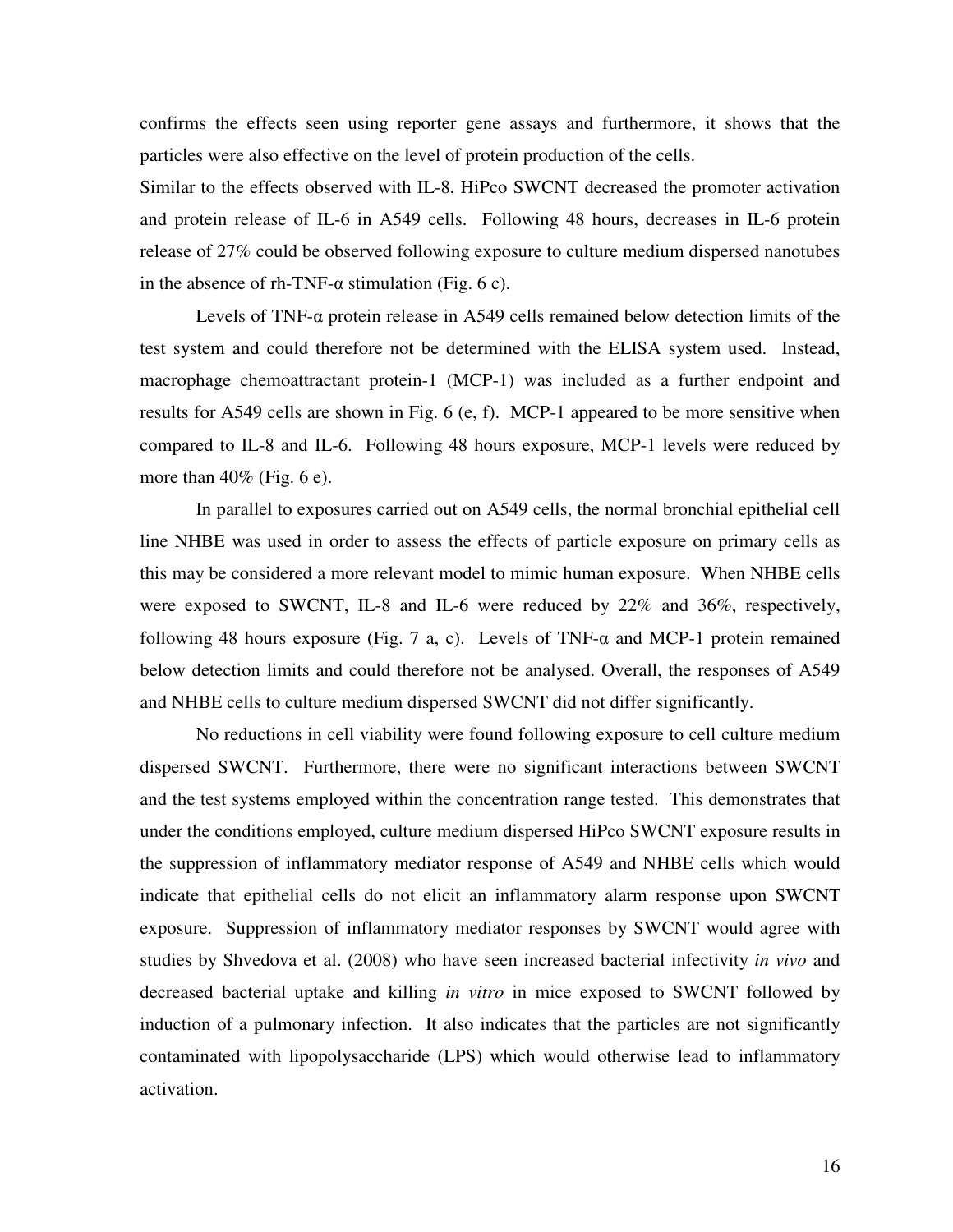In previous studies it was shown that SWCNT interact with components of cell culture media including FCS, riboflavin and phenol red [Casey et al., 2007a]. It was also demonstrated that these interactions can lead to indirect toxicity of SWCNT due to nutrient adsorption as seen by decreased cell viability and reductions in cell proliferation [Casey et al., 2008]. Therefore, indirect effects of SWCNT exposure on cell viability and IL-8 promoter activation were assessed using the A549-IL8 reporter gene assay and no significant indirect effects were observed for the concentration range of SWCNT tested (data not shown).

#### **Effects of crocidolite asbestos exposure on selected inflammatory mediators**

The second question to be addressed within this study was whether the response seen following SWCNT exposure resembles that of asbestos exposure. Crocidolite asbestos belongs to the group of amphibole asbestos, has a high iron content and is often considered the most pathogenic and oncogenic type of asbestos [Albin et al., 1994; Heintz et al., 1993; Mossman et al., in press;]. It consists of long, rigid, rod-like fibres that are more difficult to be broken down in tissue compared to chrysotile forms [Shukla et al., 2003b]. Fibre morphology but also chemical composition are believed to be crucial determinants of bioreactivity of asbestos [Mossman et al., 2007; Shukla et al., 2003a], so that the same might be true for nanoparticles such as SWCNT. The inflammatory cytokines IL-8 and IL-6 have been shown to play a direct role in asbestos toxicity and are reported to be produced by lung epithelial cells in direct response to asbestos fibres [Luster and Simeonova 1998]. Therefore, cytokine production was regarded as a valuable endpoint for this study and to our knowledge, no studies comparing the toxicity of SWCNT and crocidolite asbestos on epithelial cells *in vitro* exist to date.

Reporter-gene cell assays and ELISA revealed comparable data. Illustrated are data from protein analysis as this endpoint seemed to result in lower data variability. When A549 cells were exposed to asbestos, decreases could only be measured for MCP-1 protein release which was inhibited by up to 40% (Fig. 8 e). The same decrease in MCP-1 could be seen following SWCNT treatment. In contrast to the effects of SWCNT, IL-8 and IL-6 protein levels slightly increased following culture medium dispersed asbestos exposure for 48 hours (Fig. 8 a, c). No effect could be seen following 24 hour exposure. In NHBE cells, small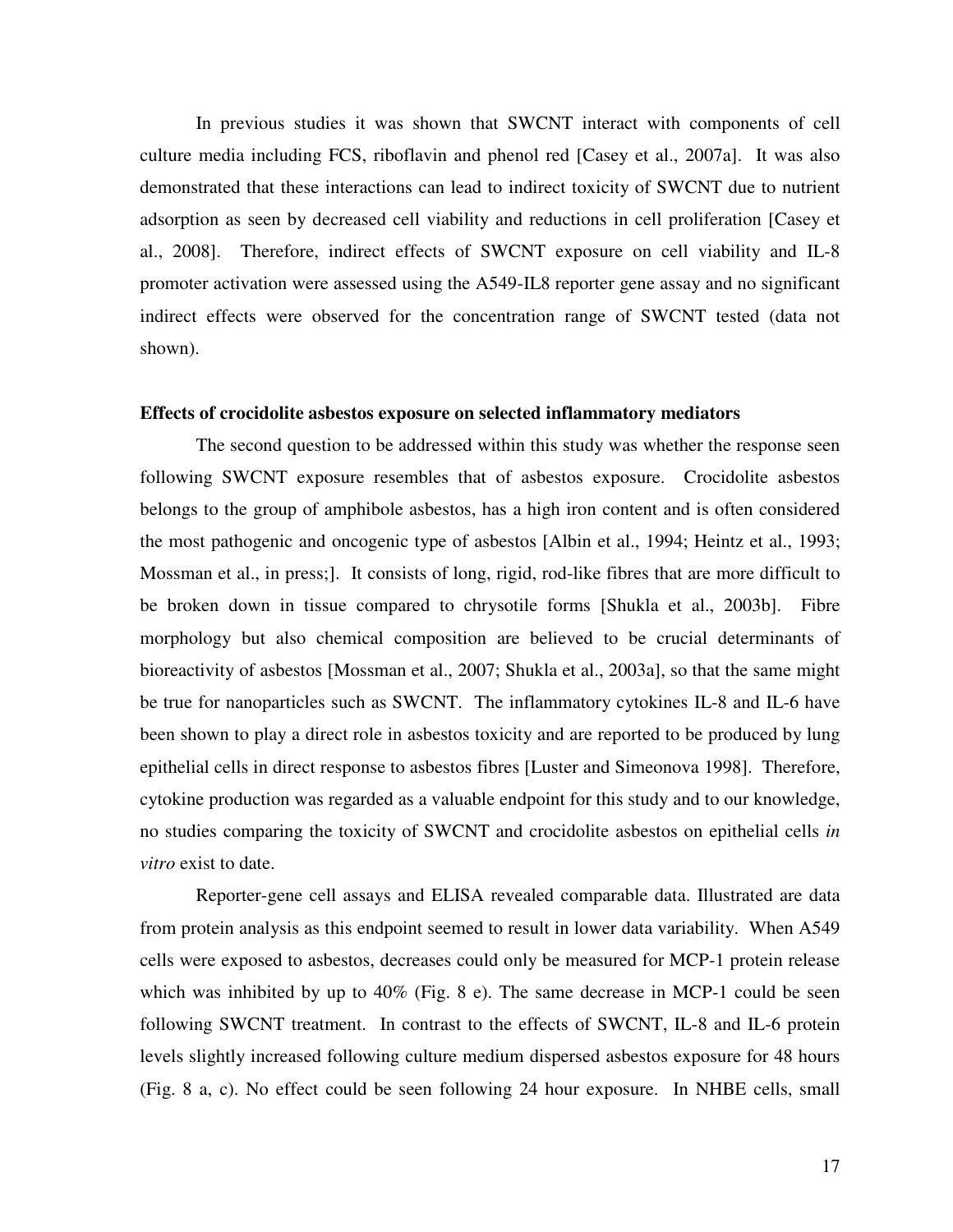decreases of up to 11% were seen for IL-8 and no effect was seen for IL-6 (Fig. 9). Due to the reductions in cell viability observed following asbestos exposures it was concluded that crocidolite asbestos has no significant effects on IL-8 or IL-6 responses of NHBE cells in this study. However, it stimulates cytokine responses of A549 cells and significantly decreases their MCP-1 release (Fig. 7). Other studies evaluating the effects of crocidolite asbestos on A549 and NHBE cells reported much stronger increases of IL-6 and IL-8 than observed here which might be due to differences in exposure conditions or asbestos origin [Luster and Simeonova 1998; Simeonova et al., 1997].

#### **Effects of particle exposure on rh-TNF-**α **stimulated cells**

The next question of interest was whether the effects of particle exposure differ between cells in a healthy and a diseased state. It is reported that nanoparticle exposure of individuals with pre-existing diseases may exacerbate some respiratory effects due to inflammation and oxidative stress [Ferin et al., 1992; Utell and Frampton, 2000a, 2000b; Seaton et al., 1995]. Therefore, evaluating the effects of SWCNT exposure on rh-TNF-α- or LPS-induced cells may give an indication of whether the presence of an infection may give rise to increased SWCNT toxicity compared to normal, unstimulated cells or whether the presence of SWCNT can modulate inflammatory responses during infections. It has also been proposed that bacterial products such as LPS associated with particles may have stimulatory effects on the cytokine production of macrophages and maybe also epithelial cells [Becker et al., 2005a; Hofer et al., 2004]. While epithelial cells only slightly respond to LPS when compared to macrophages, they do express TLR receptors and have been shown to release IL-8 in response to treatment with different kinds of LPS with LPS from *Pseudomonas aeruginosa* (LPS-PA) being most effective [Hansen et al., 1999]. There are also reports of diesel particles having suppressive or synergistic effects on LPS-induced cytokine production [Amakawa et al., 2003; Hofer et al, 2004; Yang et al., 2001].

TNF- $\alpha$  is a known inflammatory mediator that leads to the induction of IL-8 and IL-6 and is expressed in response to infection in a variety of cell types including airway epithelium and macrophages. A rh-TNF- $\alpha$  concentration of 10 ng/ml was identified as most suitable as it results in a medium stimulation of cells allowing decreases as well as further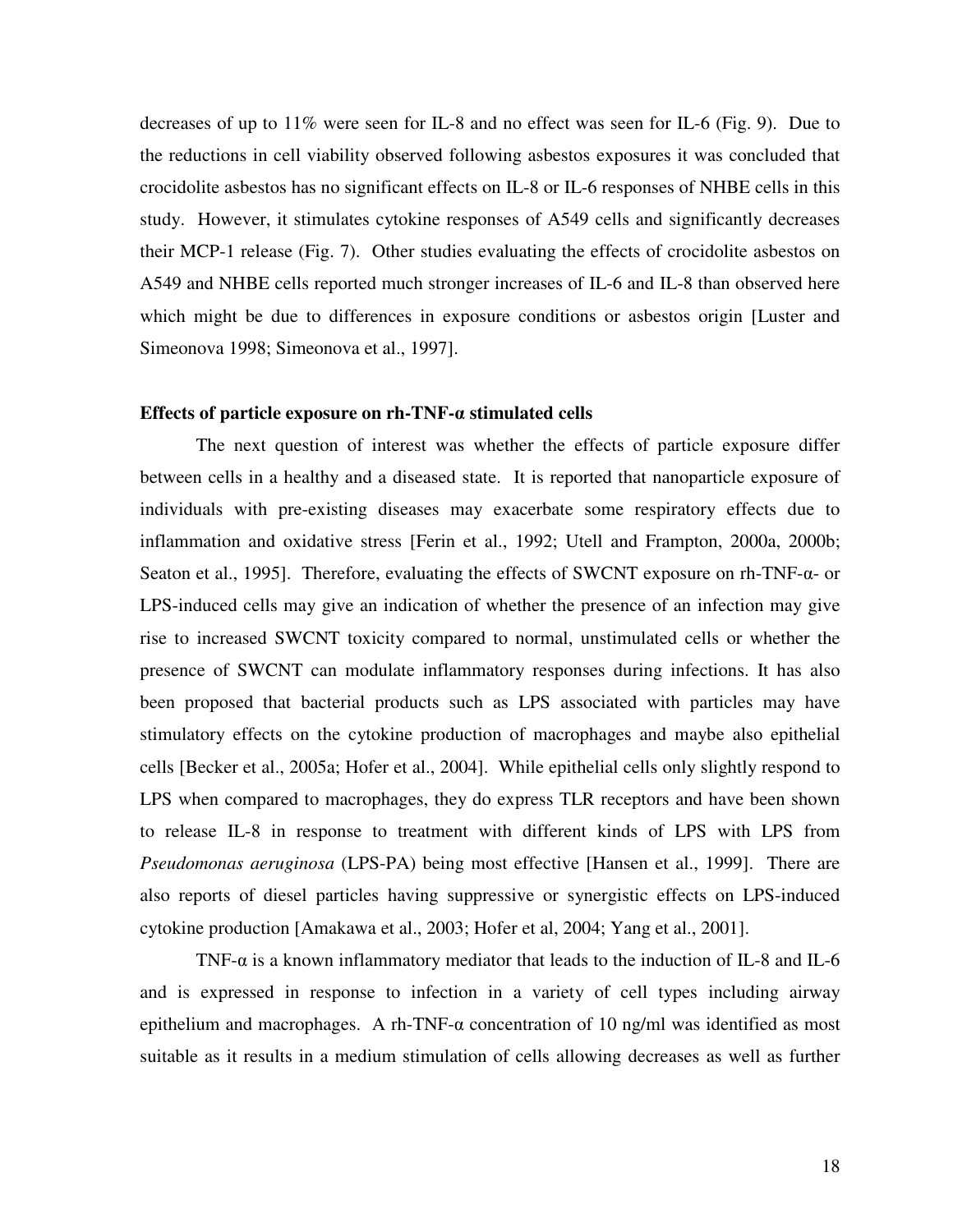increases of cytokine production. In addition, it could serve as positive control for the induction of IL-8 and IL-6.

Stimulation with rh-TNF- $\alpha$  resulted in an increase in IL-8 promoter activation by an average factor of 8.3 (830 %) compared to non-stimulated control cells (data not shown). Protein release of IL-8 and IL-6 was increased by up to 10 fold following TNF- $\alpha$  stimulation. However, SWCNT exposure did not result in any further increase in the stimulation induced by rh-TNF-α. Cell viability following SWCNT exposure was independent of TNF-α stimulation (Fig. 3 b). In contrast, compared to stimulated control cells, the presence of SWCNT decreased IL-8 promoter activation of A549 cells by more than 20%, similar to the effects seen for un-stimulated cells (Fig. 5 b). The decrease in IL-8 and IL-6 protein release seen in non-stimulated cells upon SWCNT exposure was significantly inhibited by the presence of rh-TNF-α stimulation leading to reduction of only 16% for IL-8 and no significant reductions in IL-6 (Fig. 6 b + d) compared to 40% and 27% for non-stimulated cells, respectively. Therefore, co-stimulation with rh-TNF-α seemed to decrease the suppressive effects of SWCNT on IL-6 and IL-8. MCP-1 protein response was independent of rh-TNF $\alpha$  stimulation (Fig. 6 f).

The decreases in mediator responses seen in TNF-α stimulated cells upon addition of SWCNT may also be explained by the adsorbing properties of these particles. As seen in previous studies, SWCNT with their large surface area can interact with a variety of organic molecules [Casey et al., 2007a,b; Casey et al., 2008; Guo et al., 2008] and have been shown to reduce TNF- $\alpha$  levels in culture medium by up to 20% in this study (see section on materials and methods). Therefore, decreased inflammatory mediator responses with increasing concentrations of SWCNT may also be due to decreased levels of TNF-α available for the cells due to binding if  $TNF-\alpha$  onto SWCNT.

In general, the decreases in inflammatory mediator responses seen for SWCNT exposures even in the presence of inflammatory stimulation would again agree with rodent studies by Shvedova et al. (2008) reporting enhanced pulmonary infectivity following SWCNT exposure.

Following asbestos exposure, rh-TNF-α stimulated cells decreased their IL-8 and IL-6 protein release compared to un-stimulated cells (Fig.  $8 b + d$ ). Again, no modulating effect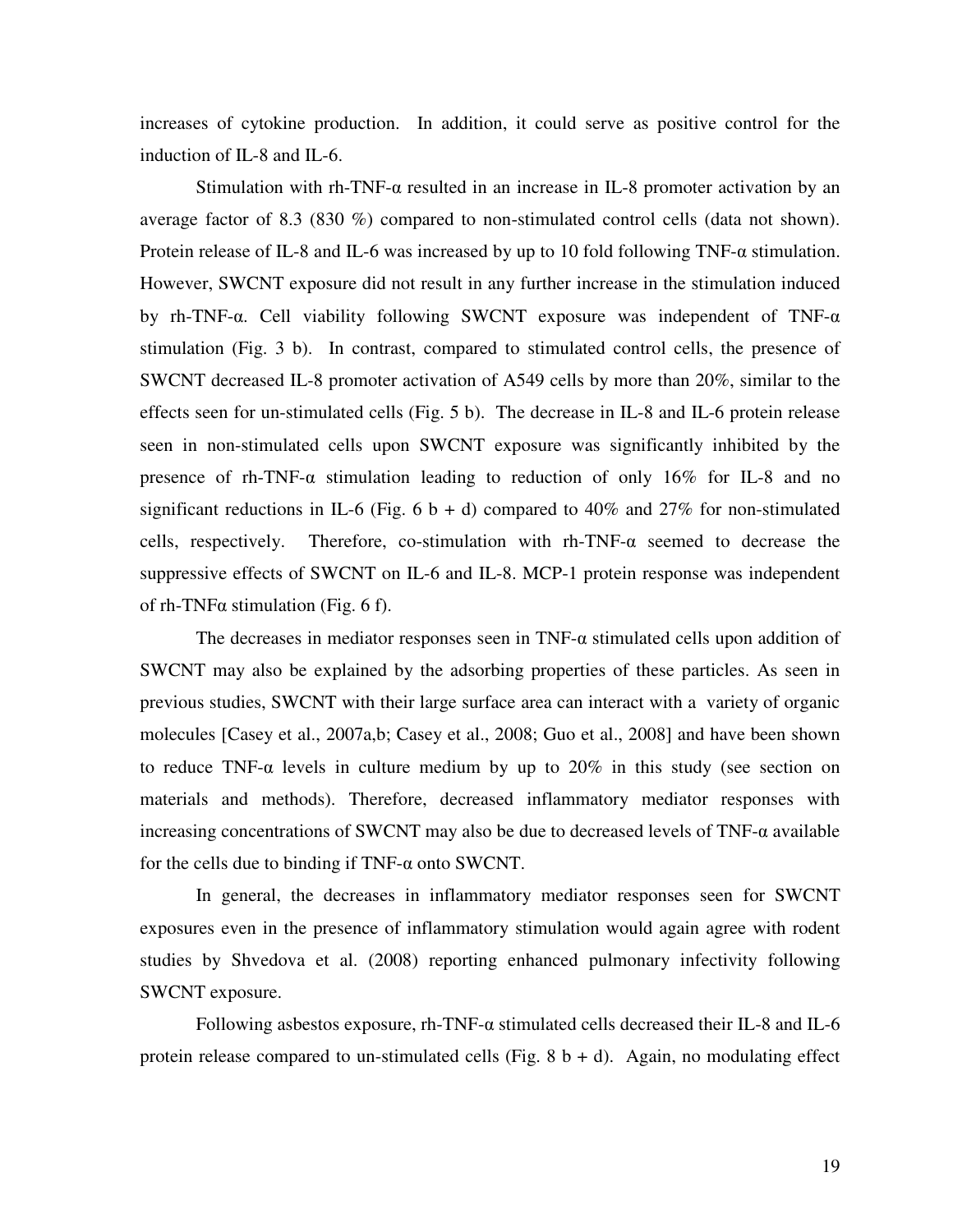of rh-TNF-α stimulation could be seen for the effects of SWCNT or asbestos exposure on MCP-1 release or viability of A549 cells (Fig. 6 e, f; Fig. 8 e, f; Fig. 3 d).

NHBE responded differently to A549 cells and seemed to be significantly more responsive to rh-TNF- $\alpha$  treatment. While non-stimulated NHBE cells showed reductions of 22% and 36% upon SWCNT treatment for IL-8 and IL-6 (Fig. 7 a, c), the cytokine levels of stimulated cells exposed to SWCNT decreased by 51% and 64%, respectively (Fig. 7 b, d). This difference may be explained by the differences in cell type with NHBE cells being normal primary epithelial cells of bronchial origin and A549 cells being a carcinoma cell line originating from alveolar epithelium.

SWCNT exposure of A549 cells stimulated with LPS-PA showed significantly higher decreases in cytokine responses (Fig. 5 c) but also high levels of cytotoxicity (data not shown). A LPS-PA concentration as high as  $25 \mu g/ml$  was needed in order to achieve significant cytokine induction in A549 cells, leading to increases of IL-8 promoter activation and protein release by an average of 2.2 fold following 48 hours exposure, so that it was assumed not to be a realistic exposure scenario and LPS stimulation was not included in any of the further studies.

Taken together, rh-TNF-α treated cells did show responses different to that of non-stimulated ones. However, neither SWCNT nor asbestos particles were able to further increase inflammatory mediator responses of stimulated cells.

#### The effects of DPPC dispersion on SWCNT and asbestos toxicity

The final objective of this study was to determine whether DPPC dispersion influences the toxicity of particle exposure. Exposure of cells to medium containing DPPC did not alter cell responses compared to cells exposed to culture medium only. However, as can be seen in Fig. 6 and 7, DPPC dispersion of SWCNT did result in increased suppression of IL-8, IL-6 and MCP-1 in A549 cells compared to culture medium dispersed nanotubes. This effect was even more pronounced when cells were stimulated with rh-TNF- $\alpha$  (Fig. 5 b) and Fig. 6 b, d, f). Therefore, it seems that during an ongoing inflammation, these cells might be more vulnerable to the effects of SWCNT in DPPC.

As can be seen in Figure 8, DPPC dispersion could also modulate the effects of asbestos on un-stimulated A549 cells, leading to decreases in IL-8 and IL-6 of up to 50 and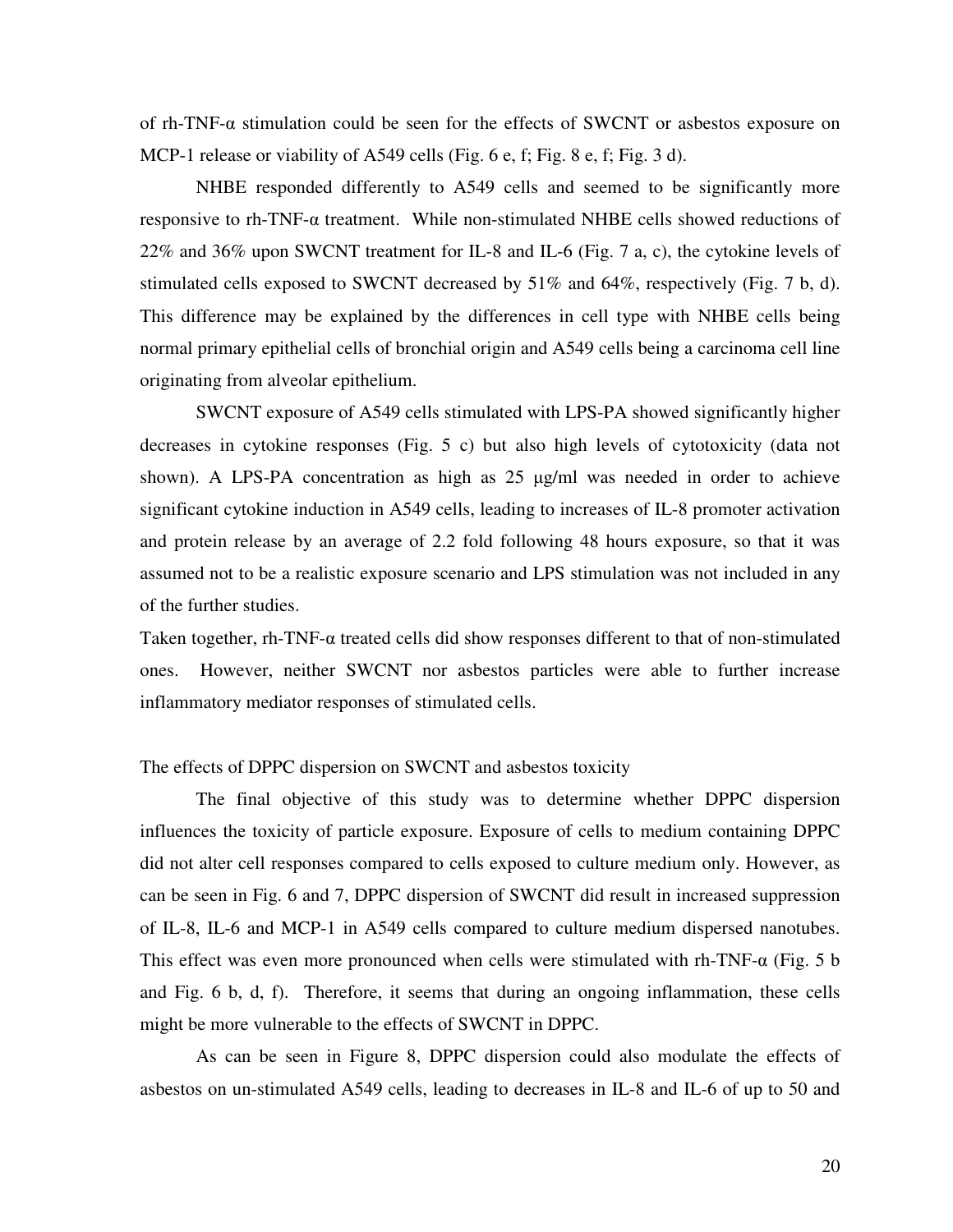20%, respectively (Fig. 8 a, c) whereas increases by around 20% were seen in the absence of DPPC for both endpoints. Dispersion in DPPC also led to decreases in IL-6 protein of rh-TNF- $\alpha$  stimulated cells by up to 23% which was not apparent in the absence of DPPC (Fig. 8) d). The MCP-1 release by A549 cells to asbestos seems to be independent of DPPC (Fig. 8 ef) and so were the effects of particle exposure on NHBE cells (Fig. 7 and Fig. 9). Cell viability of non-stimulated A549 cells post asbestos exposure was independent of DPPC dispersion (Fig. 3 c). Dispersion in DPPC only caused decreased viability of cells stimulated with TNF- $\alpha$  (Fig. 3 d). The same was true for the viability of NHBE cells (Fig. 4 b).

As seen in Figures 1 and 2, DPPC improved SWCNT dispersion, resulting in more cells being exposed to SWCNT which may in turn result in increased loss of cell viability and therefore inflammatory response. It was thus hypothesized that the type of dispersion vehicle used for studying SWCNT *in vitro* greatly influences their cellular effects. In previous studies it was demonstrated that improved dispersion of carbon black nanoparticles can lead to increased in vivo inflammation and damage compared to poorly dispersed nanoparticles [Shvedova et al., 2007]. Therefore, improved dispersion of SWCNT may explain the increases in particle toxicity seen in this study.

The degree of SWCNT dispersion was the same for NHBE medium with or without DPPC (Fig. 2). This can be explained by the fact that NHBE cell responses were not modified by the presence of DPPC. No significant influence of DPPC on asbestos dispersion or cytotoxicity was observed. Therefore, it remains unknown why DPPC dispersion can also modify the inflammatory response of A549 cells to asbestos fibres. As a surfactant, DPPC forms micellar structures through their interaction with the particles. Therefore, it could be hypothesised that while "unstructured" DPPC may not affect cell responses, changes in the arrangement of hydrophilic and hydrophobic regions of DPPC molecules due to the presence of particles may render it more toxic to A549 cells. DPPC dispersion may also lead to changes in particle surface chemistry [Buford et al., 2007; Wallace et al., 2006]. Particle coating by DPPC may modify or increase particle uptake by cells leading to particles coming into contact with different cellular compartments/targets which could change toxic responses. Different degrees of particle uptake may also explain the discrepancies observed between A549 and NHBE cells. In contrast to bronchial epithelial cells such as NHBE cells, A549 cells represent alveolar type II cells, that are able to produce lung surfactant. In addition, they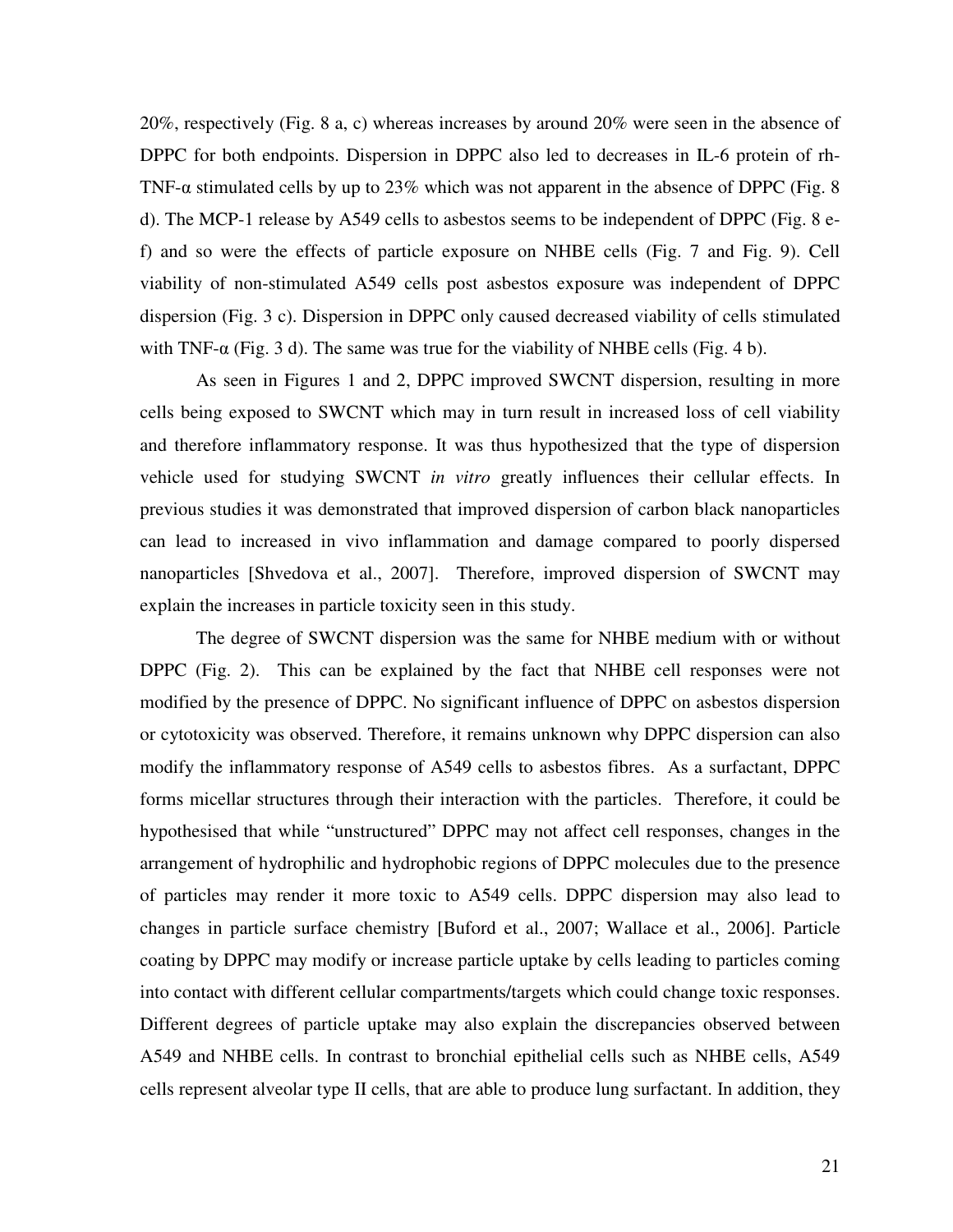possess surface receptors that recognize and internalize surfactant for recycling which may lead to increased interaction and uptake of DPPC coated particles by A549 cells compared to NHBE cells. This may also explain the changes in cell responses seen following asbestos exposure, which seems to be independent of the degree of particle dispersion. Therefore, future studies will investigate the effects of DPPC dispersion on particle uptake.

The use of DPPC may also modify the oxidative potential of SWCNT and asbestos as has also been shown for carbon black particles [Foucaud et al., 2007]. However, further physical and chemical characterization of the interactions between DPPC and particles/fibres are needed for better understanding of the mechanisms taking place. Investigations into the oxidative potential of SWCNT under the conditions employed in this study are currently underway. As DPPC dispersion significantly modulated cellular responses following SWCNT and asbestos exposure, the use of DPPC as dispersant vehicle may be of great importance and relevance for any *in vitro* studies investigating the effects of particle exposure on lung target cells.

#### **Conclusion**

To conclude, this study showed that exposure to HiPco SWCNT samples can lead to the suppression of a variety of inflammatory mediators including IL-8, IL-6 and MCP-1 *in vitro*. This was true for human type II alveolar epithelial cells (A549) as well as primary normal human bronchial cells (NHBE). Even though this means that SWCNT exposure does not seem to activate inflammation in A549 and NHBE cells, suppression of an immunological response may have negative consequences as the normal status quo of the immune system has changed and may render the immune system less reactive towards infections. Furthermore, activation of an immune response is needed in case of oxidative stress triggered by these particles and cell signalling by lung epithelial cells is of utmost importance in order to attract phagocytic cells such as monocytes and macrophages, which represent the first line of defence against invading particles and are needed for tissue clearance, to the site of particle deposition.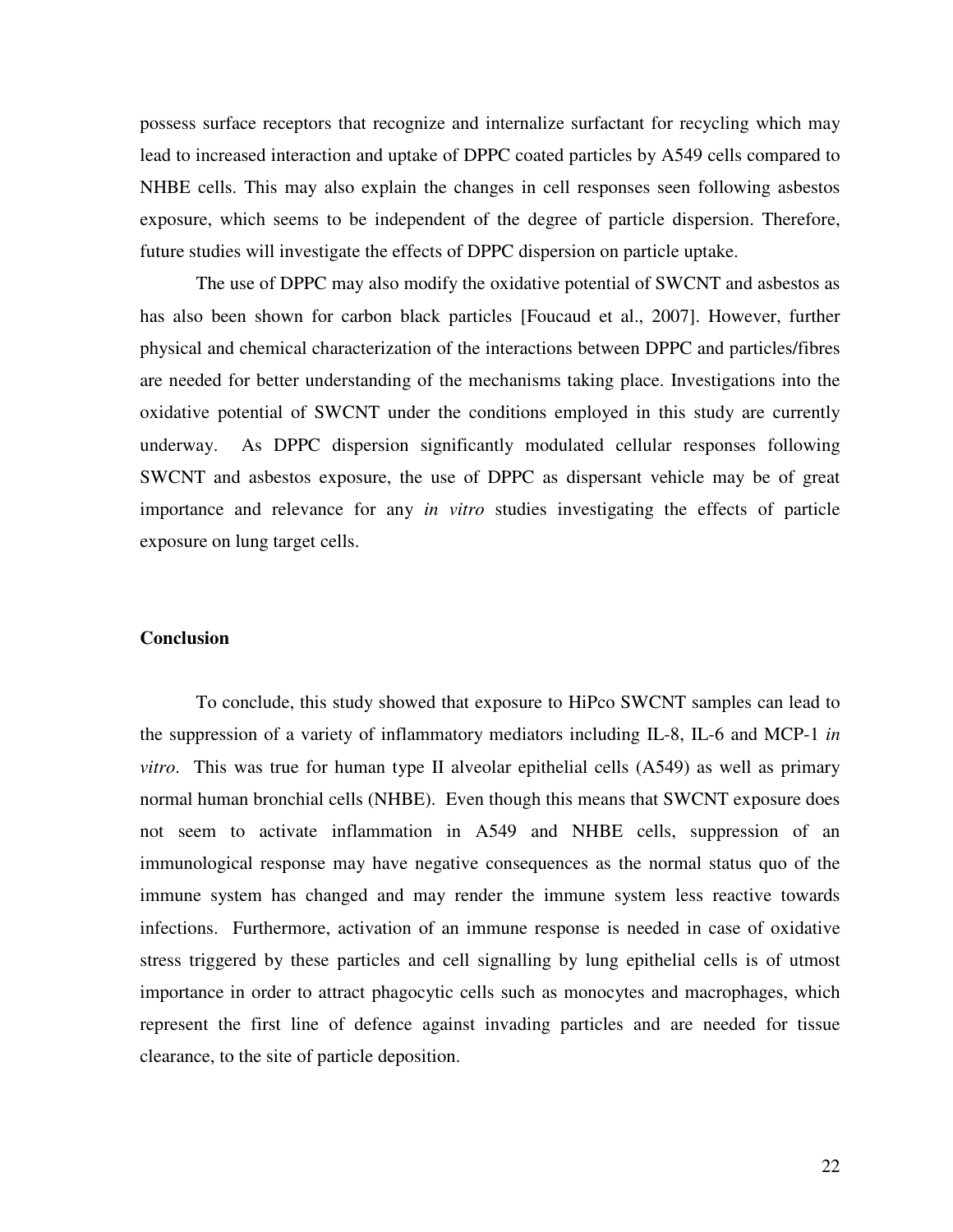Comparing the two cell types employed in this study, NHBE and A549 cells appeared to respond similarly to the presence of medium dispersed SWCNT. However, NHBE cells stimulated by rh-TNF- $\alpha$  seemed to be significantly more sensitive to SWCNT exposure. Stimulation with rh-TNF-α was used as a model for diseased epithelium and it was demonstrated that cell responses selectively differed from that of un-stimulated cells.

No definite conclusion can be drawn as to whether HiPco SWCNT samples have the potential of reacting in an asbestos-like manner. Only asbestos was able to slightly increase IL-8 and IL-6 responses. In contrast, both particle types were able to selectively decrease IL-8, IL-6 and MCP-1 and changed their reactivity following DPPC dispersion. However, suppression of IL-8 was generally greater following HiPco SWCNT exposure compared to asbestos. Therefore, HiPco SWCNT exposures showed similarities but also differences to crocidolite asbestos so that risk assessment needs further comparative studies. Dispersion of particles in DPPC helped to mimic pulmonary exposure more closely. Effective dispersion of nanoparticles and the use of biologically relevant media are important for accuracy in toxicity assays. In this study it was shown that DPPC can improve SWCNT dispersion in A549 medium which in turn leads to significant increases in particle toxicity.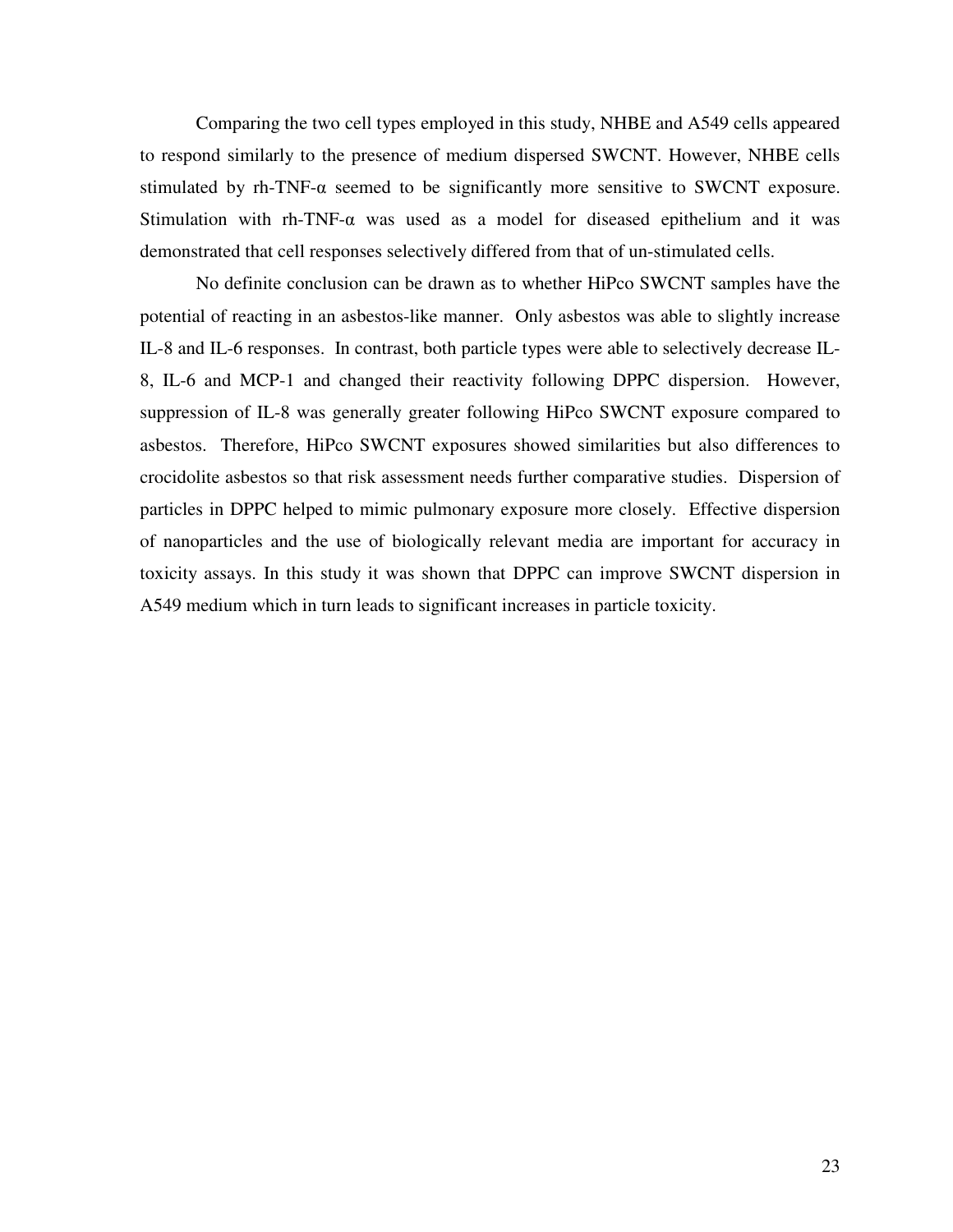#### *References*

Albin, A, Pooley, F.D., Strömberg, U., Attewell, R., Mitha, R., Welinder, H., 1994. Retention patterns of asbestos fibres in lung tissue among asbestos cement workers. Occup. Environ. Med. 51, 205- 211.

Amakawa, K., Terashima, T., Matsuzaki, T., Matsumaru, A., Sagai, M., Yamaguchi, K., 2003. Suppressive effects of diesel exhaust particles on cytokine release from human and murine alveolar macrophages. Exp. Lung. Res. 29, 149-164.

Barlow, P.G., Clouter-Baker, A., Donaldson, K., MacCallum, J., Stone, V., 2005. Carbon black nanoparticles induce type II epithelial cells to release chemotaxins for alveolar macrophages. Particle and Fibre Toxicology 2:11; doi: 10.1186/1743-8977-2-11 [Online 06 December 2005].

Bhaskaran , M., Kolliputi, N., Wang, Y., Gou, D.,Chintagari, N.R., Liu, L., 2007. Transdifferentiation of alveolar epithelial type II cells to type I cells involves autocrine signaling by tranforming growth factor b1 through the Smad pathway. J. Biol. Chem. 282, 3968-3976.

Becker, S., Dailey, L., Soukup, J.M., Silbajoris, R., Devlin, R.B., 2005a. TLR-1 is involved in airway epithelial cell response to air pollution particles. Toxicol. Appl. Pharmacol. 203, 42-52.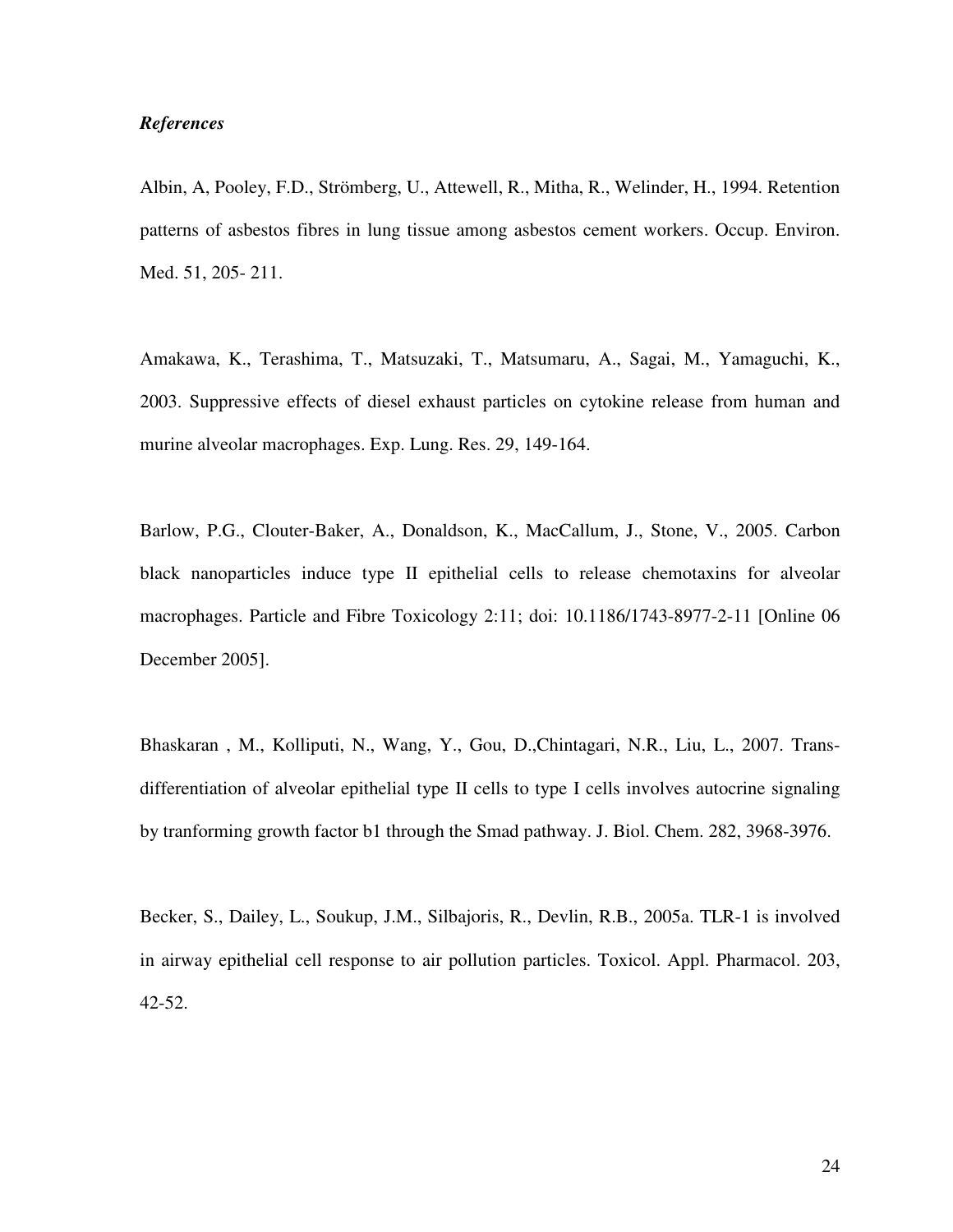Becker, S., Mundandhara, S., Devlin, R.B., Madden, M., 2005b. Regulation of cytokine production in human alveolar macrophages and airway epithelial cells in response to ambient air pollution particles: further mechanistic studies. Toxicol. Appl. Pharmacol. 207, 269-275.

Bottini, M., Bruckner, S., Nika, K., Bottini, N., Bellucci, S., Magrini, A., Bergamaschi, A., Mustelin, T., 2006. Mulit-walled carbon nanotubes induce T lymphocyte apoptosis. Toxicol. Lett. 160, 121-126.

Bowes, D.R., Farrow, C.M., 1997. Major and trace element composition of the UICC standard asbestos samples. Am. J. Ind. Med. 32, 592-594.

Buford, M.C., Hamilton, R.F., Holian, A., 2007. A comparison of dispersing media for various engineered carbon nanoparticles. Particle and Fibre Toxicology 4:6, doi:10.1186/1743-8977-4-6 [Online 27 July 2007].

Casey, A., Davoren, M., Herzog, E., Lyng, F.M., Byrne, H.J., Chambers, G., 2007a. Probing the interaction of single walled carbon nanotubes within cell culture medium as a precursor to toxicity testing. Carbon 45, 34-40.

Casey, A., Herzog, E., Davoren, M., Lyng, F.M., Byrne, H.J., Chambers, G., 2007b. Spectroscopic analysis confirms the interactions between single walled carbon nanotubes and various dyes commonly used to assess cytotoxicity. Carbon 45, 1425-1432.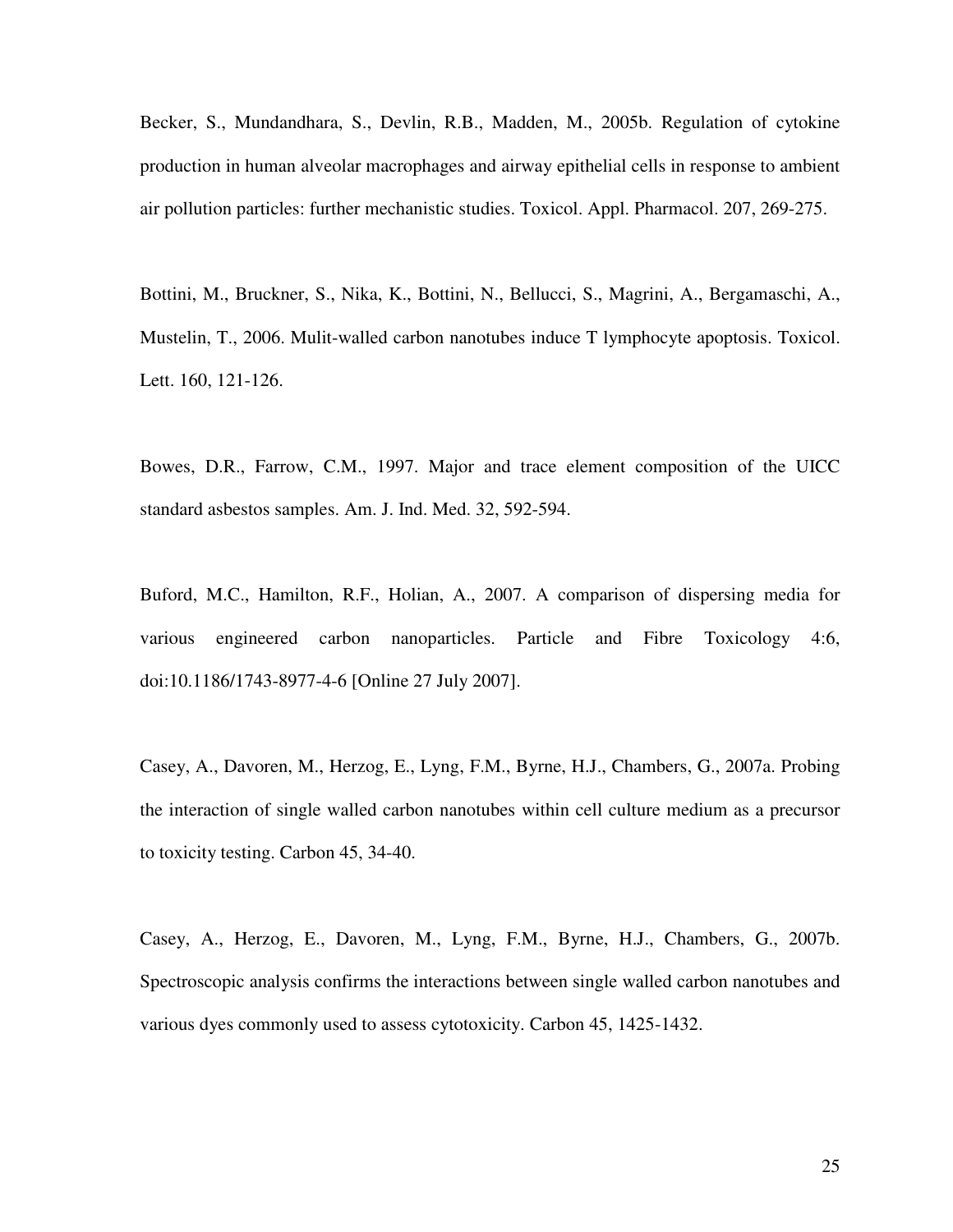Casey, A., Herzog, E., Lyng, F.M., Byrne, H.J., Chamber, G., Davoren, M., 2008. Single walled carbon nanotubes induce indirect cytotoxicity by medium depletion in A549 lung cells. Toxicol. Lett. 179, 78-84.

Davoren, M., Herzog, E., Casey, A., Cottineau, B., Chambers, G., Byrne, H.J., Lyng, F.M., 2007. In vitro toxicity evaluation of single walled carbon nanotubes on human A549 lung cells. Toxicol. In Vitro 21, 438-448.

Dobbs, L.G., Wright, J.R., Hawgood, S., Gonzalez, R., Venstrom, K., Nellenbogen, J., 1987. Pulmonary surfactant and its components inhibit secretion of phosphatidylcholine from cultured rat alveolar type II cells. Proc. Natl. Acad. Sci. U S A 84, 1010-1014.

Donaldson, K., Aitken, R., Tran, L., Stone, V., Duffin, R., Forrest, G., Alexander, A., 2006. Carbon nanotubes: A review of their properties in relation to pulmonary toxicology and workplace safety. Toxicol. Sci. 92, 5-22.

Donaldson, K., Borm, P.J.A., Oberdorster, G., Pinkerton, K.E., Stone, V., Tran, C.L., 2008. Concordance between in vitro and in vivo dosimetry in the proinflammatory effects of lowtoxicity, low-solubility particles: The key role of the proximal alveolar region. Inhal. Toxicol. 20, 53-62.

Donaldson, K., Stone, V., Clouter, A., Renwick, L., MacNee, W., 2001. Ultrafine particles. Occupat. Environ. Med. 58, 211-216.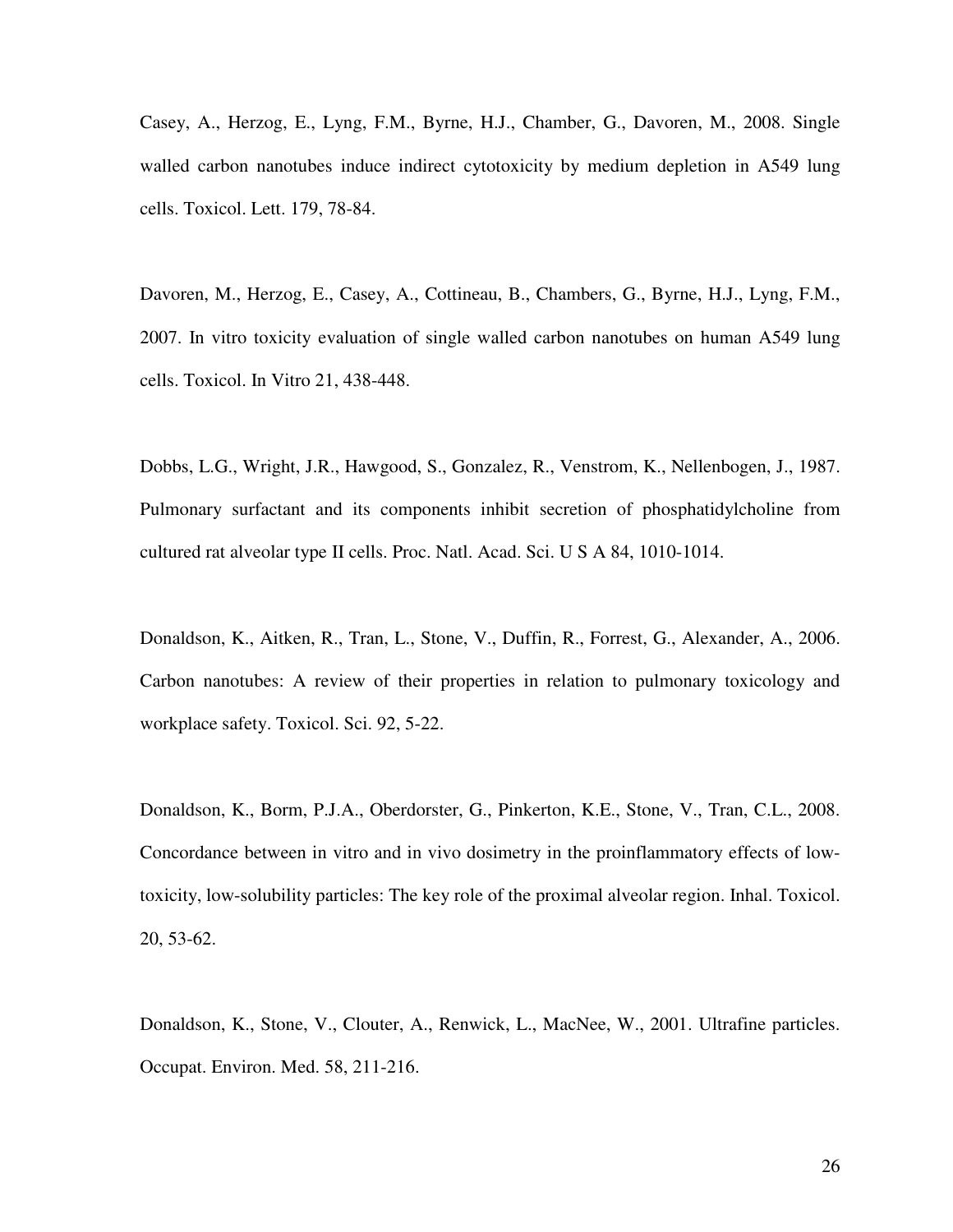Dreher, K.L., 2004. Health and environmental impact of nanotechnology: Toxicological assessment of manufactured nanoparticles. Toxicol. Sciences. 77, 3-5.

Driscoll, K.E., Carter, J.M., Hassenbein, D.G., Howard, B., 1997. Cytokines and particleinduced inflammatory cell recruitment. Environ. Health Perspect. 105, 1159-1164.

Ferin, J., Oberdorster, G., Penney, D.P., 1992. Pulmonary retention of ultrafine particles in rats. Am. J. Respir. Cell Mol. Biol. 6, 535-542.

Foucaud, L., Wilson, M.R., Brown, D.M., Stone, V., 2007. Measurement of reactive species production by nanoparticles prepared in biologically relevant media. Toxicol. Lett. 174, 1-9.

Gao, N., Keane, M., Ong, T., Ye, J., Miller, W., Wallace, W., 2001. Effects of phospholipid surfactant on apoptosis induction by respirable quartz and kaolin in NR8383 rat pulmonary macrophages. Toxicol. Appl. Pharmacol. 175, 217-225.

Griese, M., 1999. Pulmonary surfactant in health and human lung disease: state of the art. Eur. Respir. J. 13, 1455-1476.

Guo, L., Von Dem Bussche, A., Buechner, M., Yan, A., Kane, A.B., Hurt, R.H., 2008. Adsorption of essential micronutrients by carbon nanotubes and the implications for nanotoxicity testing. Small 4, 721-727.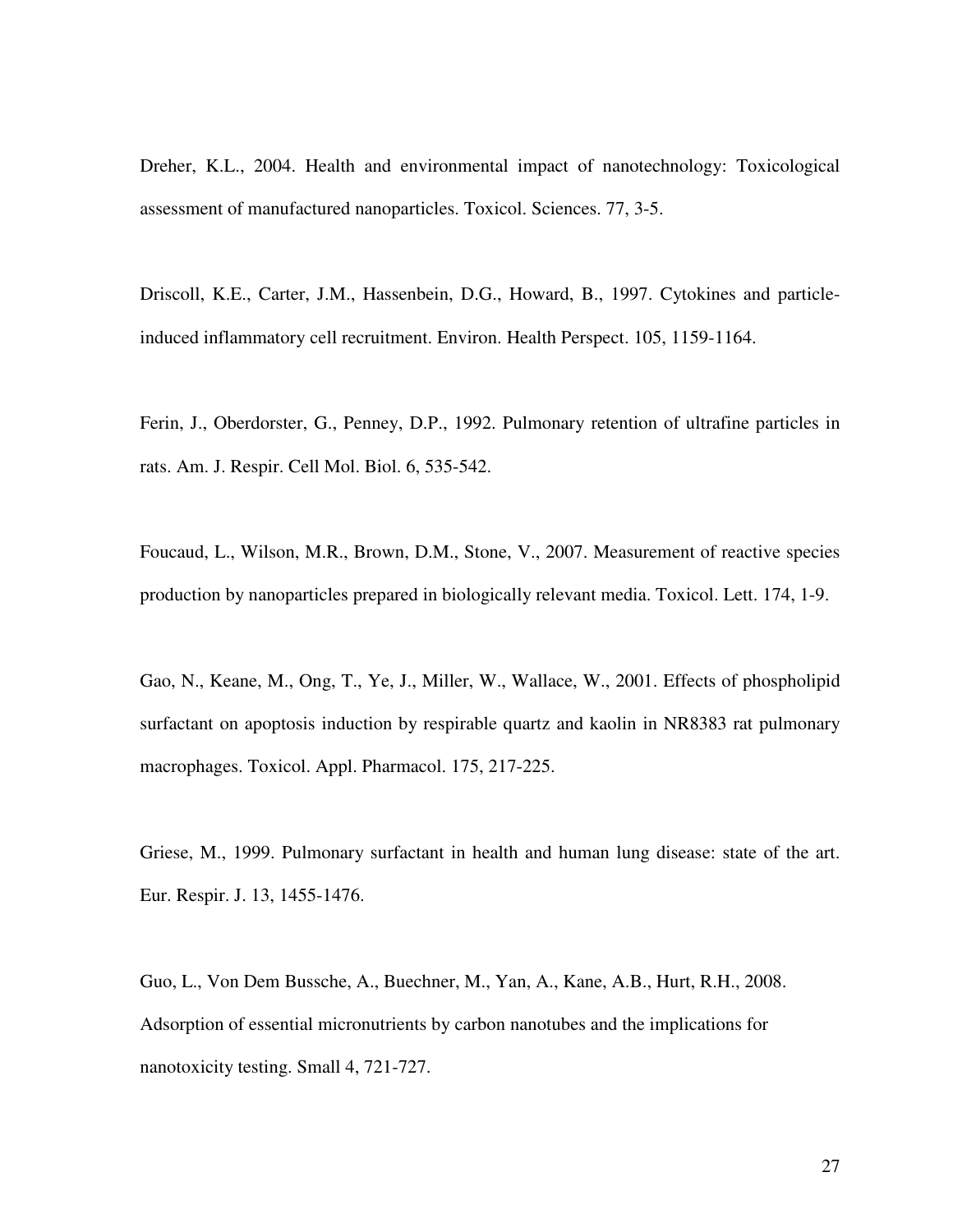Hamilton Jr, R.F., Raymond, F., Buford, M.C., Wood, M.B., Arnone, B., Morandi, M., Holian, A., 2007. Engineered carbon nanoparticles alter macrophage immune function and initiate airway hyper-responsiveness in the BALB/c mouse model. Nanotoxicology 1, 104- 117.

Hansen, L.A., Poulsen, O.M., Wőrtz, H., 1999. Endotoxin potency in the A549 lung epithelial cell bioassay and the limulus amebocyte lysate assay. J. Immunol. Methods 226, 49-58.

Hedderman, T.G., 2006. PhD Thesis, 91-103. Dublin.

Heintz, N.H., Janssen, Y.M., Mossman, B.T., 1993. Persistent induction of c-fos and c-jun expression by asbestos. Proc. Natl. Acad. Sci. USA 90, 3299-3303.

Herzog, E., Casey, A., Lyng, F.M., Chambers, G., Byrne, H.J., Davoren, M., 2007. A new approach to the toxicity testing of carbon based nanomaterials – the clonogenic assay. Toxicol. Lett. 174, 49-60.

Hofer, T.P.J., Bitterle, E., Beck-Speier, I., Maier, K.L., Frankenberger, M., Heyder, J., Ziegler-Heitbrock, L., 2004. Diesel exhaust particles increase LPS-stimulated COX-1 expression and PGE2 production in human monocytes. J. Leukocyte Biol. 75, 856-864.

Hook, G.E.R., 1993. Does pulmonary surfactant aid in defence of the Lungs? Environ. Health Perspect. 101, 98-99.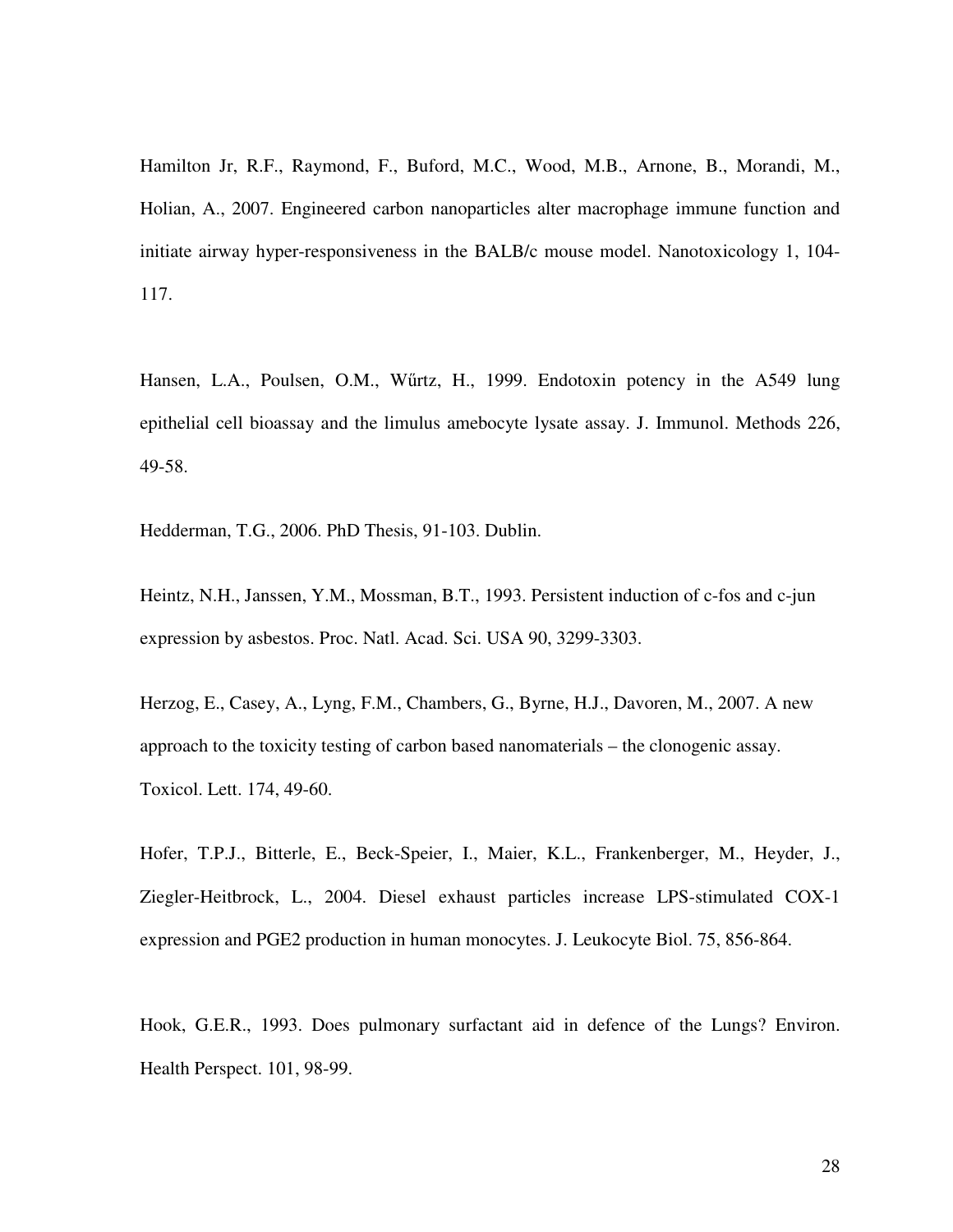Iijima, S., 1991. Helical microtubules of graphitic carbon. Nature 354, 56-59.

Keane, M.J., Xing, S.G., Harrison, J., Ong, T., Wallace, W.E., 1991. Genotoxicity of diesel exhaust particles dispersed in simulated pulmonary surfactant. Mutat. Res. 260, 233-238.

King, R.J., 1982. Pulmonary surfactant. J. Appl. Physiol. 53, 1-8.

Lang, D.S., Schocker, H., Hockertz, S., 2001. Effects of crocidolite asbestos on human bronchoepithelial-dependent fibroblast stimulation in coculture: the role of IL-6 and GM-CSF. Toxicology 159, 81-98

Luster, M.I., Simeonaova, P.P., 1998. Asbestos induces inflammatory cytokines in the lung through redox sensitive transcription factors. Toxicol. Lett. 102, 271-275.

Monteiro-Riviere, N.A., Inman, A.O., 2006. Challenges for assessing carbon nanomaterial toxicity to the skin. Carbon 44, 1070-1078.

Mossman, B.T., Borm, P.J., Castranova, V., Costa, D.L., Donaldson, K., Kleeberger, S.R., 2007. Mechanisms of action of inhaled fibers, particles and nanoparticles in lung and cardiovascular diseases. Particle and Fiber Toxicology 4:4; doi: 10.1186/1743-8977-4-4 [Online 30 May 2007].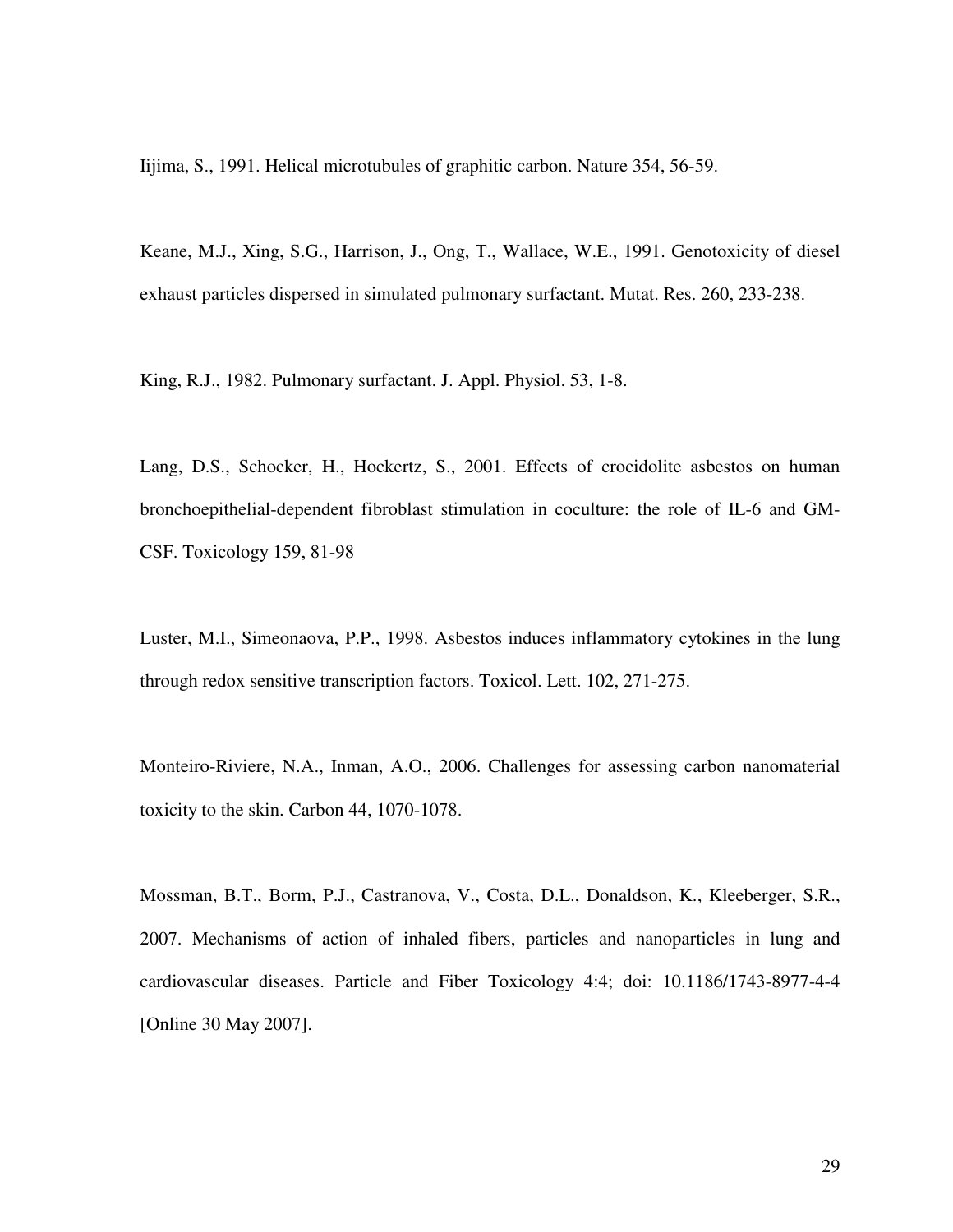Mossman, B.T., In press. Assessment of the pathogenic potential of asbestiform vs. nanoasbestiform particulates (cleavage fragments) in in vitro (cell or organ culture) models and bioassays. Regul. Toxicol. Pharmacol. doi: 10.1016/j.yrtph.2007.10.004 [Online 11 October 2007].

Mossman, B.T., Churg, A., 1998. Mechanisms in the pathogenesis of asbestos and silicosis. Am. J. Respir. Crit. Care Med. 157, 1666-1680.

Murray, D., Harrison, J., Wallace, W., 2005. A 13C CP/MAS and 31P NMR study of the interactions of dipalmitoylphosphatidyl choline with respirable silica and kaolin. J. Colloid Interface Sci. 288, 166-170.

O'Brien, A.D., Standiford, T.J., Christensen, P.J., Wilcoxen, S.E., Paine, R.3rd., 1998. Chemotaxis of alveolar macrophages in response to signals derived from alveolar epithelial cells. J. Lab. Clin. Med. 13, 417-424.

Organisation for Economic Co-operation and Development, 2008. Environment directorate joint meeting of the chemicals committee and the working party on chemicals, pesticides and biotechnology series on the safety of manufactured nanomaterials. Number 6. List of manufactured nanomaterials and list of endpoints for phase one of the OECD testing programme. [Online 02 June 2008]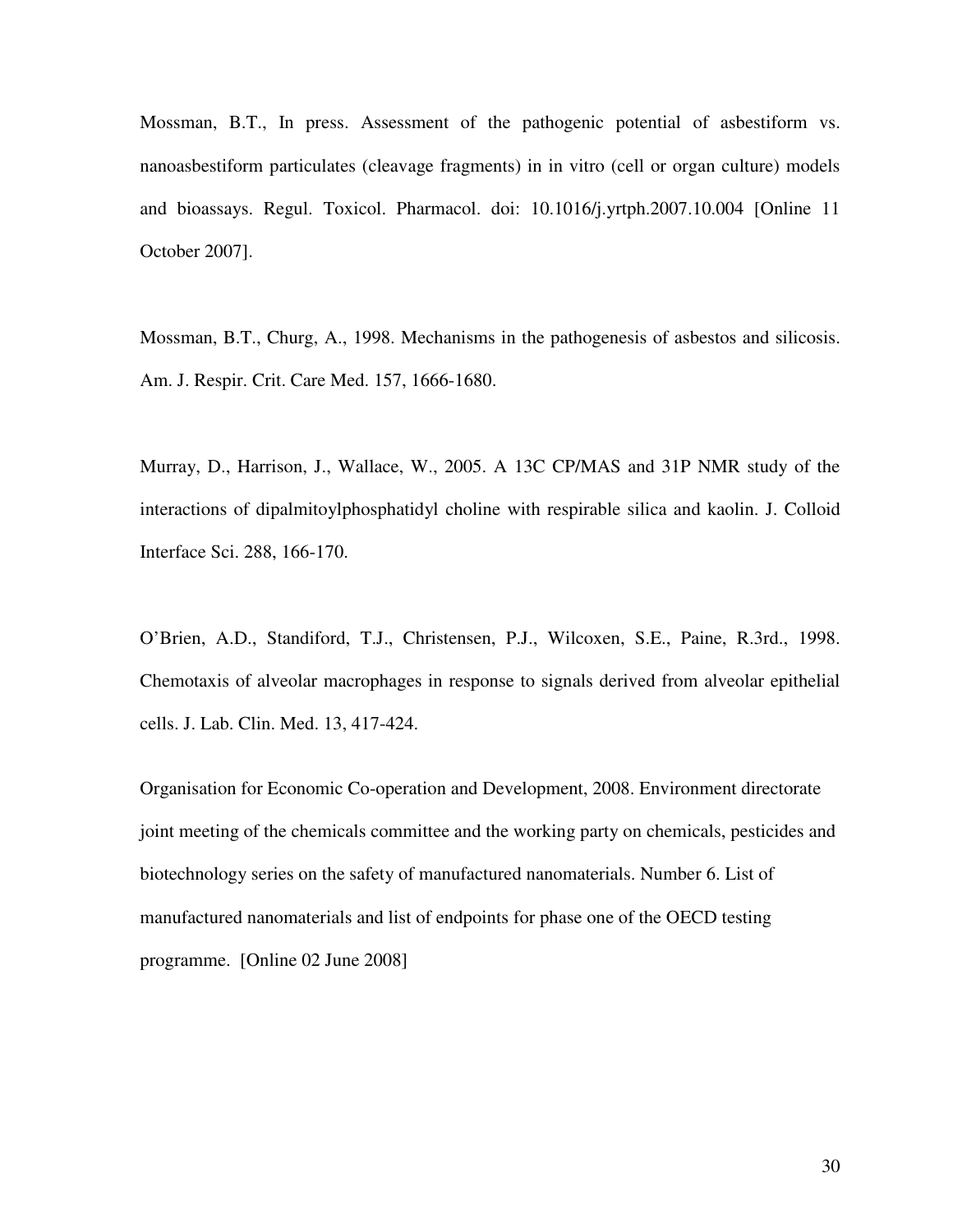Ono-Ogasawara, M., Kohyama, N., 1999. Evaulation of surface roughness of fibrous minerals by comparison of BET surface area and calculated one. Ann. Occup. Hyg. 43, 505- 511.

Oostingh, G.J., Schmittner, M., Ehart, A.K., Tischler, U., Duschl, A., 2008. A highthroughput screening method based on stably transformed human cells was used to determine the immunotoxic effects of fluoanthene and other PAHs. Toxicol. In Vitro 22, 1301-1310.

Ovrevik, J., Schwarze, P.E., 2005. Chemical composition and not only total surface area is important for the effects of ultrafine particles. Mutat. Res. 592, 119-137.

Poland, C.A., Duffin, R., Kinloch, I., Maynard, A., Wallace, W.A.H., Seaton, A., Stone, V., Brown, S., MacNee, W., Donaldson, K., 2008. Carbon nanotubes introduced into the abdominal cavity of mice show asbestos-like pathogenicity in a pilot study. Nat. Nanotech. 3, 423-428.

Porter, D., Sriram, K., Wolfarth, M., Jefferson, A., Schwegler-Berry, D., Andrew, M.E., Castranova, V., 2008. A biocompatible medium for nanoparticle dispersion. Nanotoxicology 2, 144-154.

Post, M., van Golde, L.M., 1988. Metabolic and developmental aspects of the pulmonary surfactant system. Biochim. Biophys. Acta, 947, 249-286.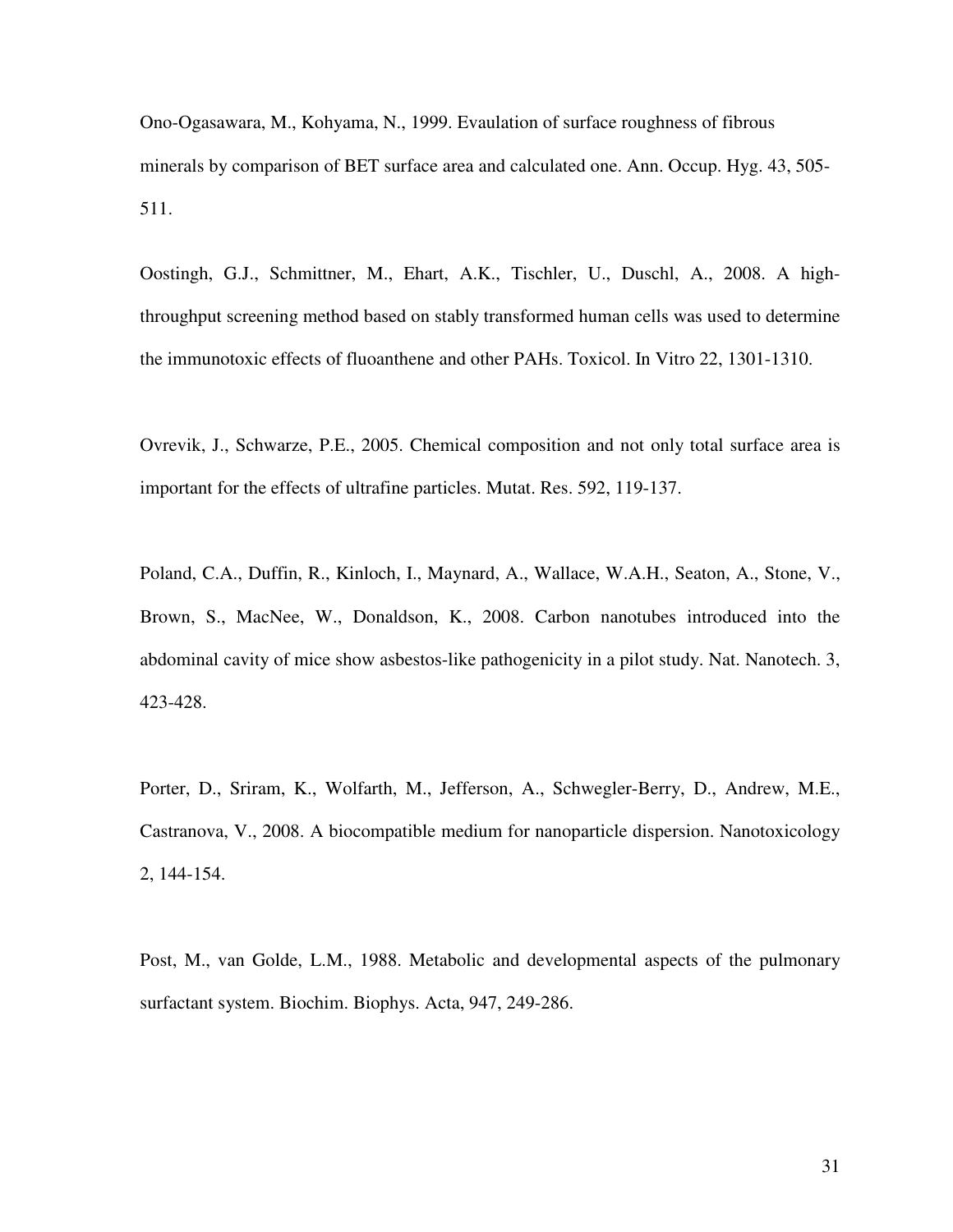Priya, B.R., Byrne, H.J., 2008. Investigation of sodium dodecyl benzene sulfonate assisted dispersion and debundling of single-wall carbon nanotubes. J. Phys. Chem. C. 112, 332-337.

Sager, T.M., Porter, D.W., Robinson, V.A., Lindsley, W.G., Schwegler-Berry, D.E., Castranova, V., 2007. Improved method to disperse nanoparticles for in vitro and in vivo investigation of toxicity. Nanotoxicology 1, 118-129.

Scarpelli, E.M., 1968. The surfactant system of the lung. Philadelphia, PA: Lea and Febiger.

Schürch, S., Gehr, P., Im Hof, V., Geiser, M., Green, F., 1990. Surfactant displaces particles toward the epithelium in airways and alveoli. Respir. Physiol. 80, 17-32.

Schürch, S., Bachofen, H., Goerke, J., Green, F., 1992., Surface properties of rat pulmonary surfactant studied with the captive bubble method: adsorption, hysteresis, stability. Biochim Biophys Acta 1103, 127-136.

Seaton, A., MacNee, W., Donaldson, K., Godden, D., 1995. Lancet 345, 176-178.

Shukla. A., Gulumian, M., Hei, T.K., Kamp, D., Rahman, Q., Mossman, B.T., 2003a. Multiple roles of oxidants in the pathogenesis of asbestos-induced diseases. Free Radical Biol. Med. 34, 1117-1129.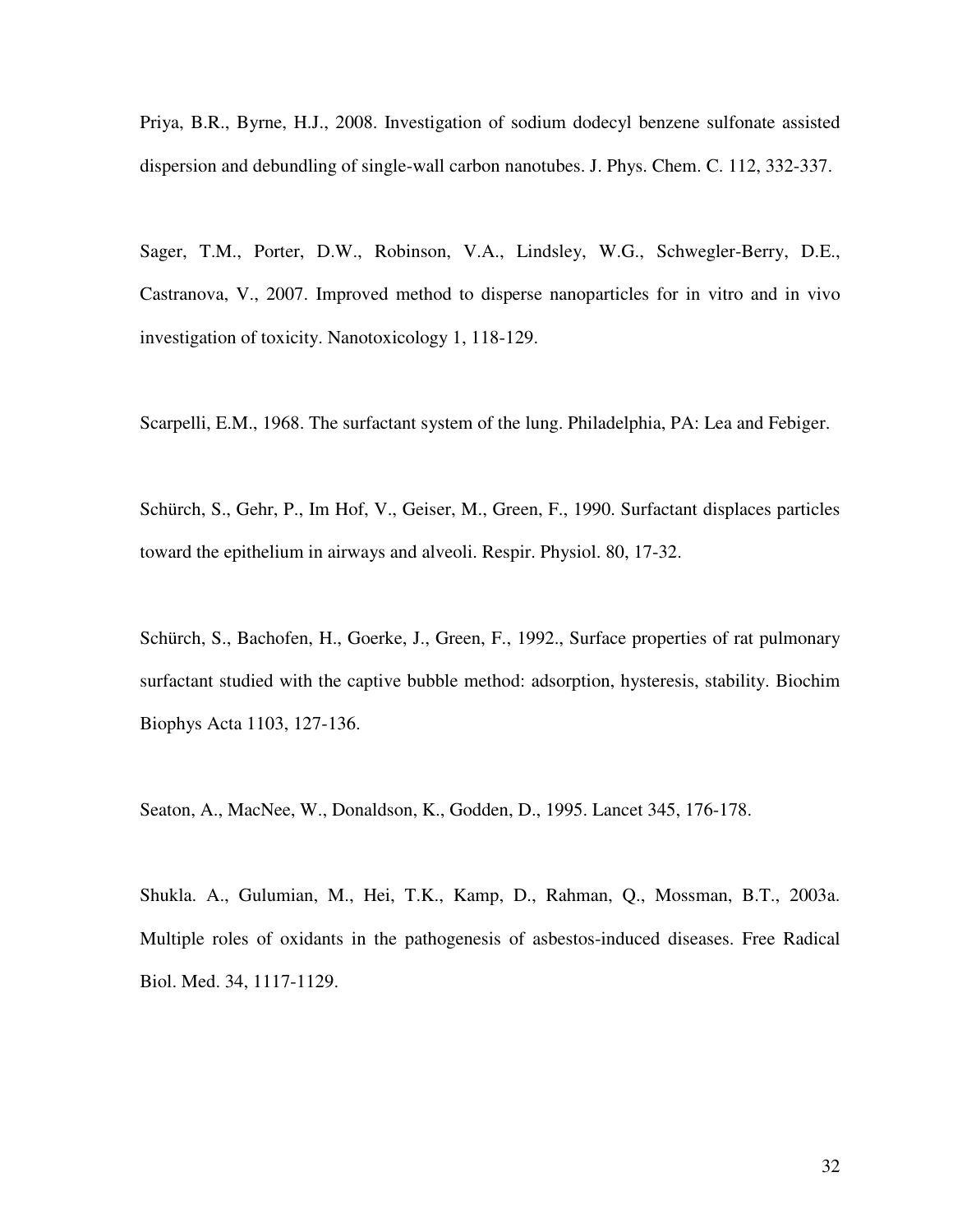Shukla, A., Ramos-Nino, M., Mossman, B., 2003b. Cell signalling and transcription factor activation by asbestos in lung injury and disease. Int. J. Biochem. Cell Biol. 35, 1198-1209.

Shvedova, A.A., Sager, T., Murray, A.R., Kisin, E., Porter, D.W., Leonard, S.S., Schwegler-Berry, D., Robinson, V.A., Castranova, V., 2007. Critical issues in the evaluation of possible adverse pulmonary effects resulting from airborne nanoparticles. In: Monteiro-Riviere, N.A. and Tran, C.L. (Eds.), Nanotoxicology: Characterization, Dosing and Health Effects. Informa Healthcare, New York, London, pp. 225-236

Shvedova, A.A., Fabisiak, P., Kisin, E.R., Murray, A.R., Roberts, J.R., Tyurina, Y.Y., Antonini, J.M., Feng, W.H., Kommineni, C., Reynolds, J., Barchowsky, A., Castranova, V., Kagan, V.E., 2008. Sequential exposure to carbon nanotubes and bacteria enhances pulmonary inflammation and infectivity. Am. J. Respir. Cell Mol. Biol. 38, 579-590.

Simeonaova, P.P, Toriumi, W., Kommineni, C., 1997. Molecular regulation of IL-6 activation by asbestos in lung epithelial cells. J. Immunol. 150, 3921-3928.

Takizawa, H., 1998. Airway epithelial cells as regulators of airway inflammation (Review). Int. J. Mol. Med. 1, 367-378.

Utell, M.J., Frampton, M.W., 2000a. Acute health effects of ambient air pollution: the ultrafine particle hypothesis. J. Aerosol. Med. 13, 355-359.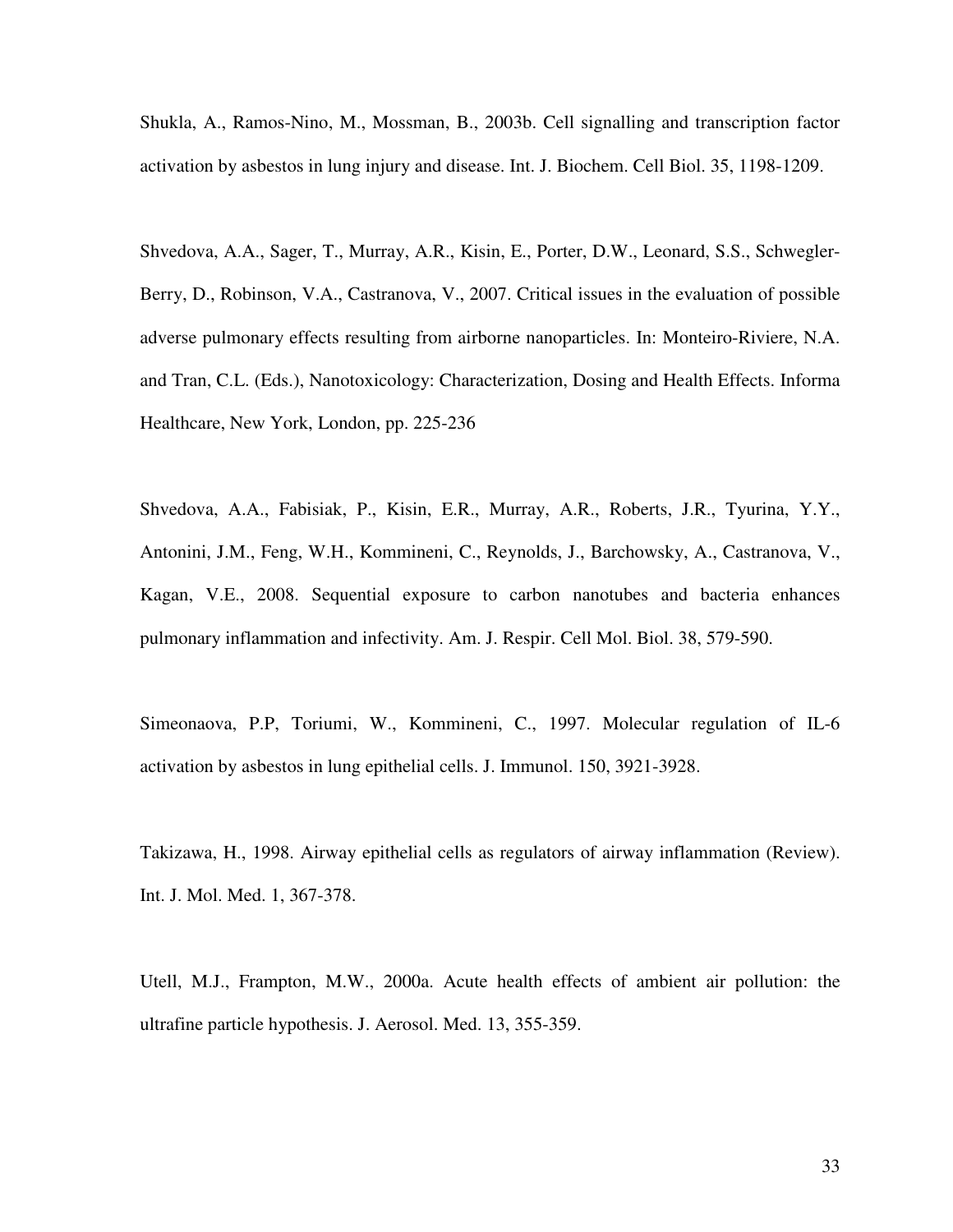Utell, M.J., Frampton, M.W., 2000b. Toxicologic Methods: Controlled human exposures. Environ. Health Perspect. 108, 605-613.

Wallace, W.E., Keane, M.J., Hill, C.A., Xu, J., Ong, T., 1987. Mutagenicity of diesel exhaust particles and oil shale particles dispersed in lecithin surfactant. J. Toxicol. Environ. Health 21, 163-171.

Wallace, W.E., Keane, M.J., Murray, D.K., Chisholm, W.P., Maynard, A.D., Ong, T., 2006. Phospholipid lung surfactant and nanoparticle surface toxicity: Lessons from diesel soots and silicate dusts. J. Nanoparticle. Res. 9, 23-38

Wörle-Knirsch, J.M., Pulskamp, K., Krug, H.F., 2006. Oops they did it again! Carbon nanotubes hoax scientists in viability assays. Nano Lett. 6, 1261-68.

Yang, H.M., Antonini, J.M., Barger, M.W., Butterworth, L., Roberts, B.R., Ma, J.K., Castranova, V., Ma, J.Y., 2001. Diesel exhaust particles suppress macrophage function and slow down pulmonary clearance of Listeria monocytogenes in rats. Environ. Health Perspect. 109, 515-521.

Zhang, L.W., Zeng, L., Barron, A.R., Monteiro-Riviere, N.A., 2007. Biological interactions of functionalized single-wall carbon nanotubes in human epidermal keratinocytes. Int. J. Toxicol. 26, 103-113.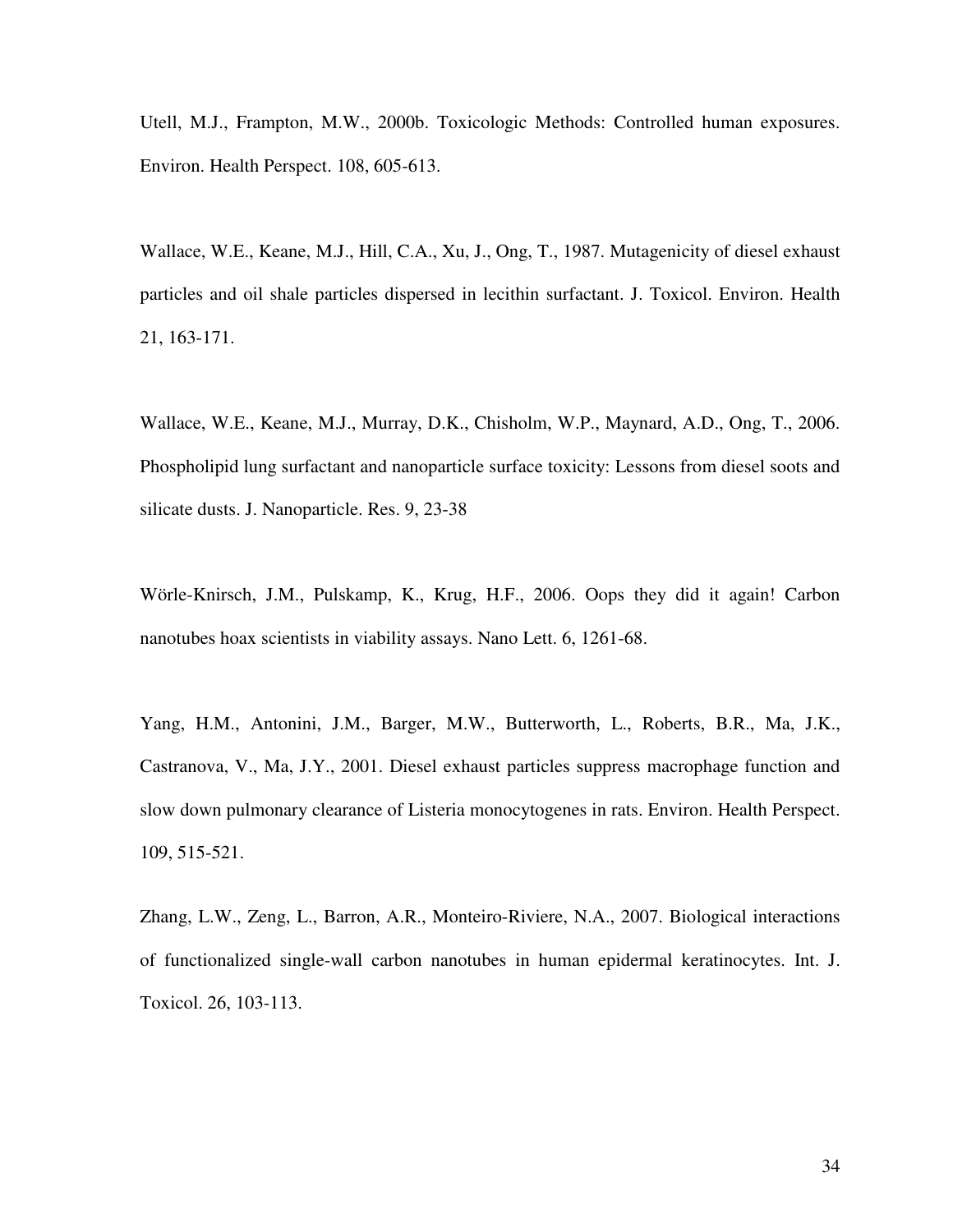# **Tables**

| <b>Protein</b> | <b>Coating and detection AB</b> | <b>Highest Standard</b> | Supernatant |
|----------------|---------------------------------|-------------------------|-------------|
|                |                                 | concentration           | dilution    |
|                | $4 \mu$ l/ml                    |                         |             |
| $IL-8$         | BD Biosciences (Schwechat,      | $10 \mu g/ml$           | 1:5         |
|                | Austria)                        |                         |             |
|                | $3 \mu$ l/ml                    |                         |             |
| $IL-6$         | BD Biosciences (Schwechat,      | $1$ ng/ml               | 1:2         |
|                | Austria)                        |                         |             |
| $TNF-\alpha$   | $10 \mu$ l/ml                   | $10 \mu g/ml$           | 1:1         |
|                |                                 |                         |             |
| MCP-1          | $4 \mu$ l/ml                    | $1$ ng/ml               | 1:2         |
|                |                                 |                         |             |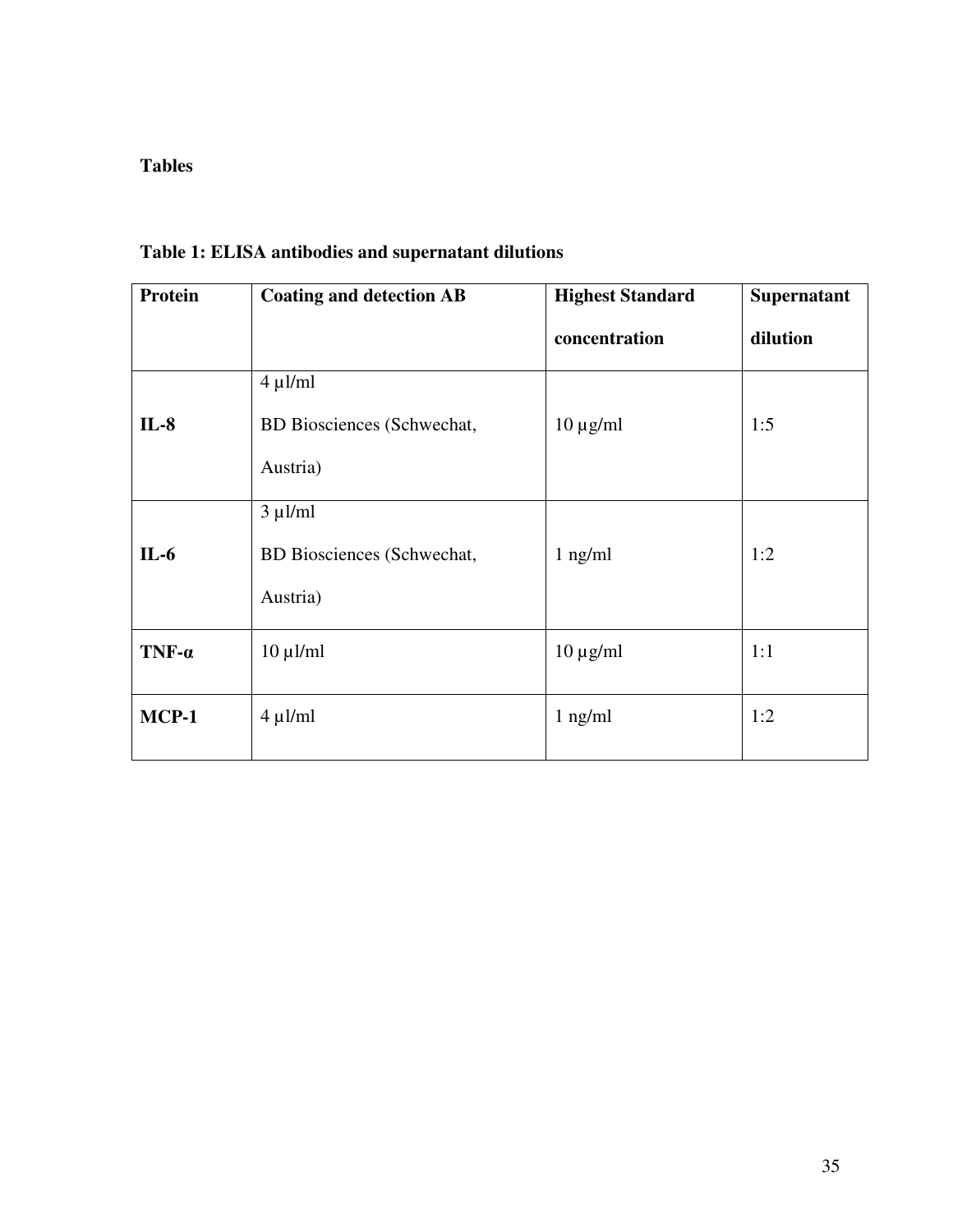#### **Figures**

Figure 1: A549 cells exposed to 12.5 µg/ml of HiPco SWCNT (a; b) or crocidolite asbestos (c; d) dispersed in A549 culture medium (a; c) or DPPC followed by addition to A549 culture medium (b; d).

Figure 2: Absorbance values of SWCNT dispersed in A549 medium ( $\blacksquare$ ), DPPC followed by addition to A549 medium  $($  ), NHBE medium ( $($  ), DPPC followed by addition to NHBE medium  $\Diamond$ ).

Figure 3: Cell viability of A549 cells following 48 hours exposure to HiPCo SWCNT (a; b) or crocidolite asbestos (c; d) dispersed in A549 medium or DPPC in the presence (b; d) or absence (a; c) of stimulation with 10 ng/ml rh-TNF- $\alpha$  as measured using the CellTiterBlue assay. \* Denotes a significant difference from the control ( $p \le 0.05$ ).

Figure 4: Cell viability of NHBE cells following 48 hours exposure to HiPCo SWCNT (a) or crocidolite asbestos (b) dispersed in NHBE medium or DPPC in the presence or absence of stimulation with 10 ng/ml rh-TNF- $\alpha$  as measured using the CellTiterBlue assay. \* Denotes a significant difference from the control ( $p \le 0.05$ ).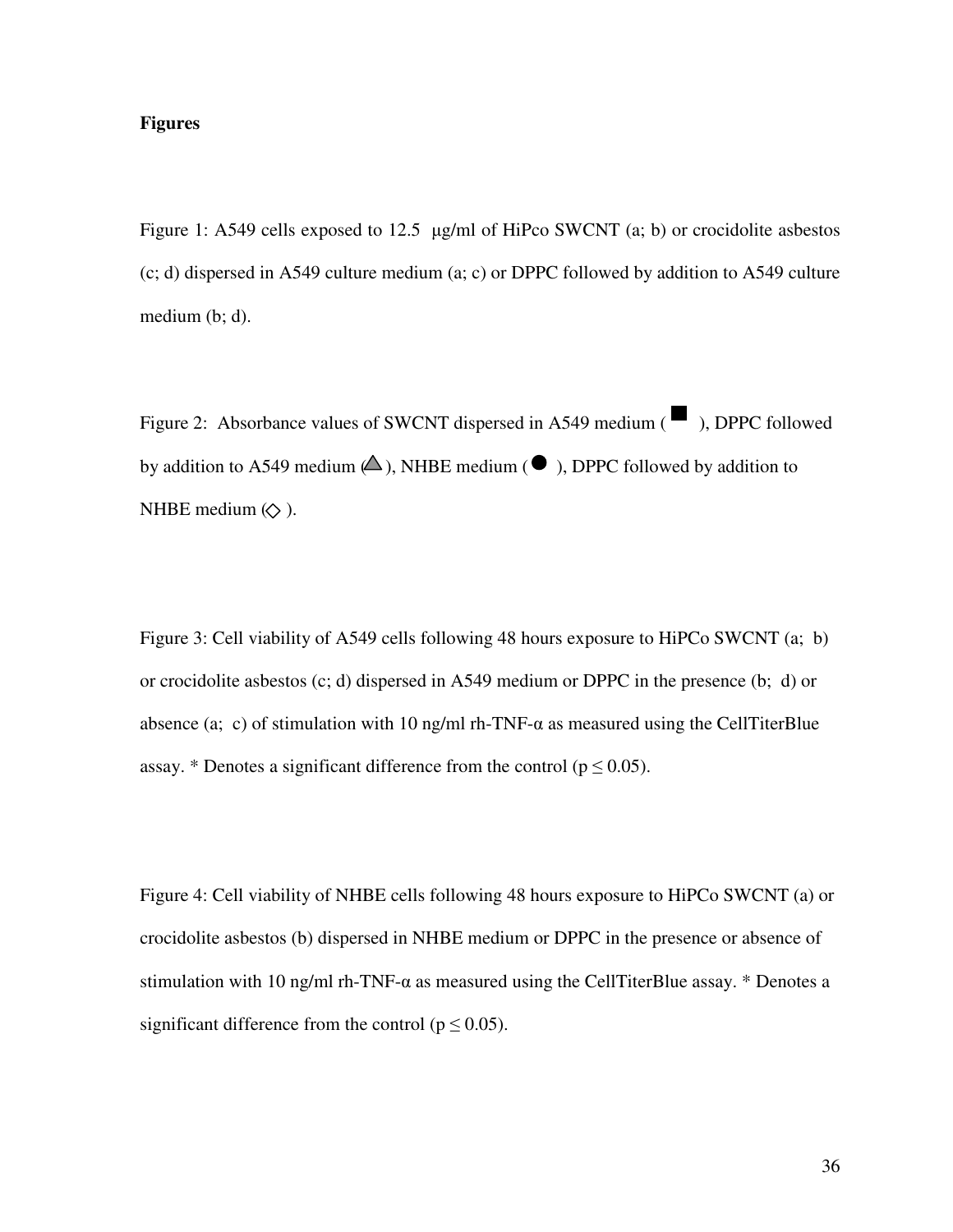Figure 5: IL-8 Promoter activation of A549-IL8 reporter gene cells following 48 exposure to HiPco SWCNT with or without DPPC dispersion as measured by luciferase assay. a. no stimulation, b. stimulation with rh-TNF-a, c. stimulation with LPS-PA. \* Denotes a significant difference from the control ( $p \le 0.05$ ).

Figure 6: IL-8 (a; b), IL-6 (c; d) and MCP-1 (e; f) protein release following 48h exposure to HiPco SWCNT dispersed in culture medium or DPPC of unstimulated A549 cells (a; c; d) and cells stimulated with rh-TNF-a (b; d; f) as measured using ELISA. \* Denotes a significant difference from the control ( $p \le 0.05$ ).

Figure 7: IL-8 (a; b) and IL-6 (c; d) protein release following 48h exposure to HiPco SWCNT dispersed in culture medium or DPPC by un-stimulated NHBE cells (a; c) or cells stimulated by rh-TNF-a (b; d) as measured by ELISA. \* Denotes a significant difference from the control ( $p \le 0.05$ ).

Figure 8: IL-8 (a; b), IL-6 (c; d) and MCP-1 (e; f) protein release following 48h exposure to Crocidolite asbestos dispersed in culture medium or DPPC of unstimulated A549 cells (a; c; d) and cells stimulated with rh-TNF-a (b; d; f) as measured using ELISA. \* Denotes a significant difference from the control ( $p \le 0.05$ ).